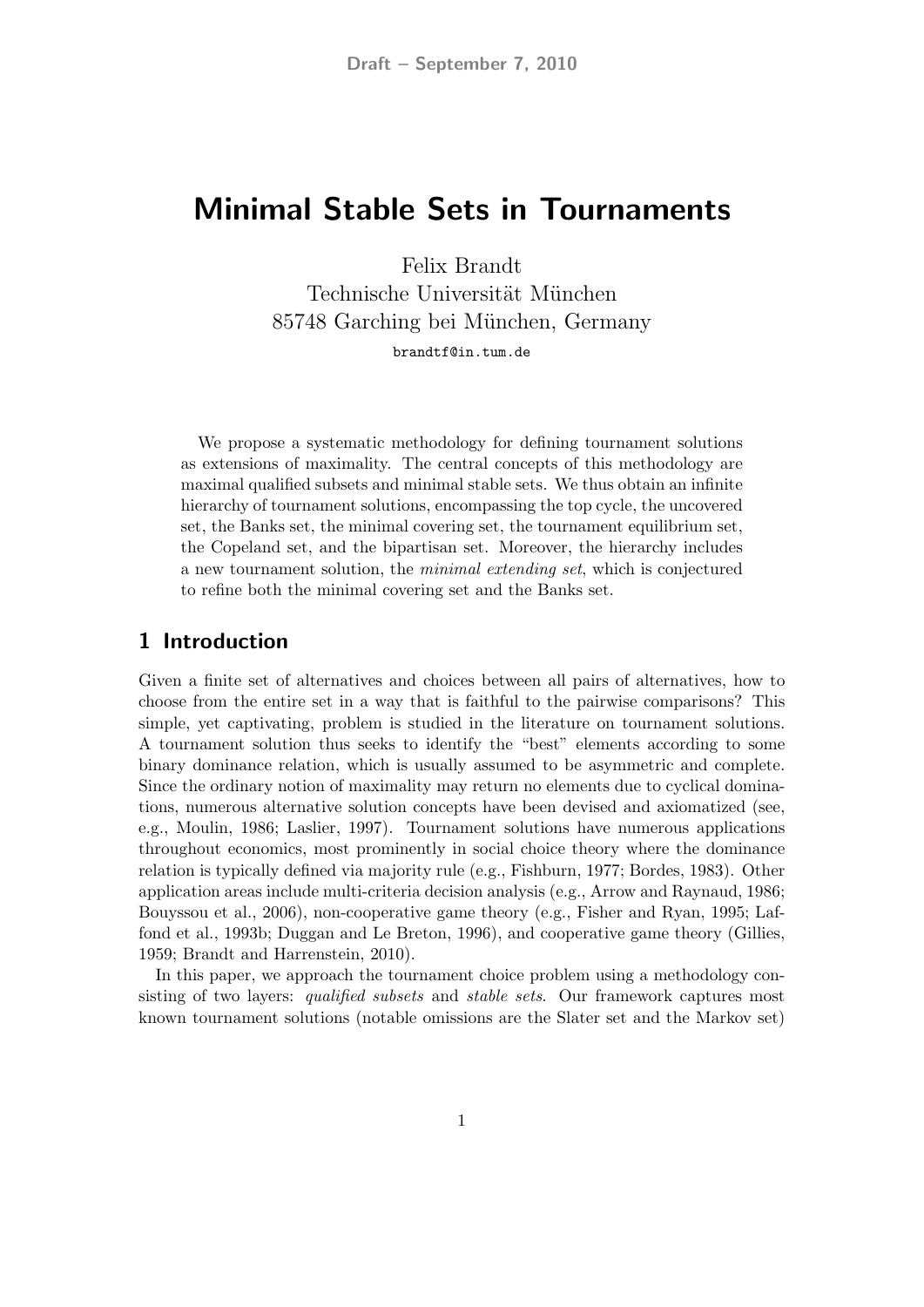and allows us to provide unified proofs of properties and inclusion relationships between tournament solutions.

In Section 2, we introduce the terminology and notation required to handle tournaments and define six standard properties of tournament solutions: monotonicity (MON), independence of unchosen alternatives (IUA), the weak superset property (WSP), the strong superset property (SSP), composition-consistency (COM), and irregularity (IRR). The remainder of the paper is then divided into four sections.

**Qualified Subsets** (Section 3) The point of departure for our methodology is to collect the maximal elements of so-called qualified subsets, i.e., distinguished subsets that admit a maximal element. In general, families of qualified subsets are characterized by three properties (closure, independence, and fusion). Examples of families of qualified subsets are all subsets with at most two elements, all subsets that admit a maximal element, or all transitive subsets. Each family yields a corresponding tournament solution and we thus obtain an infinite hierarchy of tournament solutions. The tournament solutions corresponding to the three examples given above are the set of all alternatives except the minimum, the uncovered set (Fishburn, 1977; Miller, 1980), and the Banks set (Banks, 1985). Our methodology allows us to easily establish a number of inclusion relationships between tournament solutions defined via qualified subsets (Proposition 2) and to prove that all such tournament solutions satisfy WSP and MON (Proposition 1). Based on an axiomatic characterization using minimality and a new property called strong retentiveness, we show that the Banks set is the finest tournament solution definable via qualified subsets (Theorem 1).

Stable Sets (Section 4) Generalizing an idea by Dutta (1988), we then propose a method for refining any suitable solution concept  $S$  by defining minimal sets that satisfy a natural stability criterion with respect to S. A crucial property in this context is whether S always admits a *unique* minimal stable set. For tournament solutions defined via qualified subsets, we show that this is the case if and only if no tournament contains two disjoint stable sets (Lemma 2). As a consequence of this characterization and a theorem by Dutta (1988), we show that an infinite number of tournament solutions (defined via qualified subsets) always admit a unique minimal stable set (Theorem 3). Moreover, we show that all tournament solutions defined as unique minimal stable sets satisfy WSP and IUA (Proposition 4), SSP and various other desirable properties if the original tournament solution is defined via qualified subsets (Theorem 4), and MON and COM if the original tournament solution satisfies these properties (Proposition 5 and Proposition 6). The minimal stable sets with respect to the three tournament solutions mentioned in the paragraph above are the *minimal dominant set*, better known as the top cycle (Good, 1971; Smith, 1973), the minimal covering set (Dutta, 1988), and a new tournament solution that we call the minimal extending set  $(ME)$ . Whether ME satisfies uniqueness turns out to be a highly non-trivial combinatorial problem and remains open. If true, ME would be contained in both the minimal covering set and the Banks set while satisfying a number of desirable properties. We conclude the section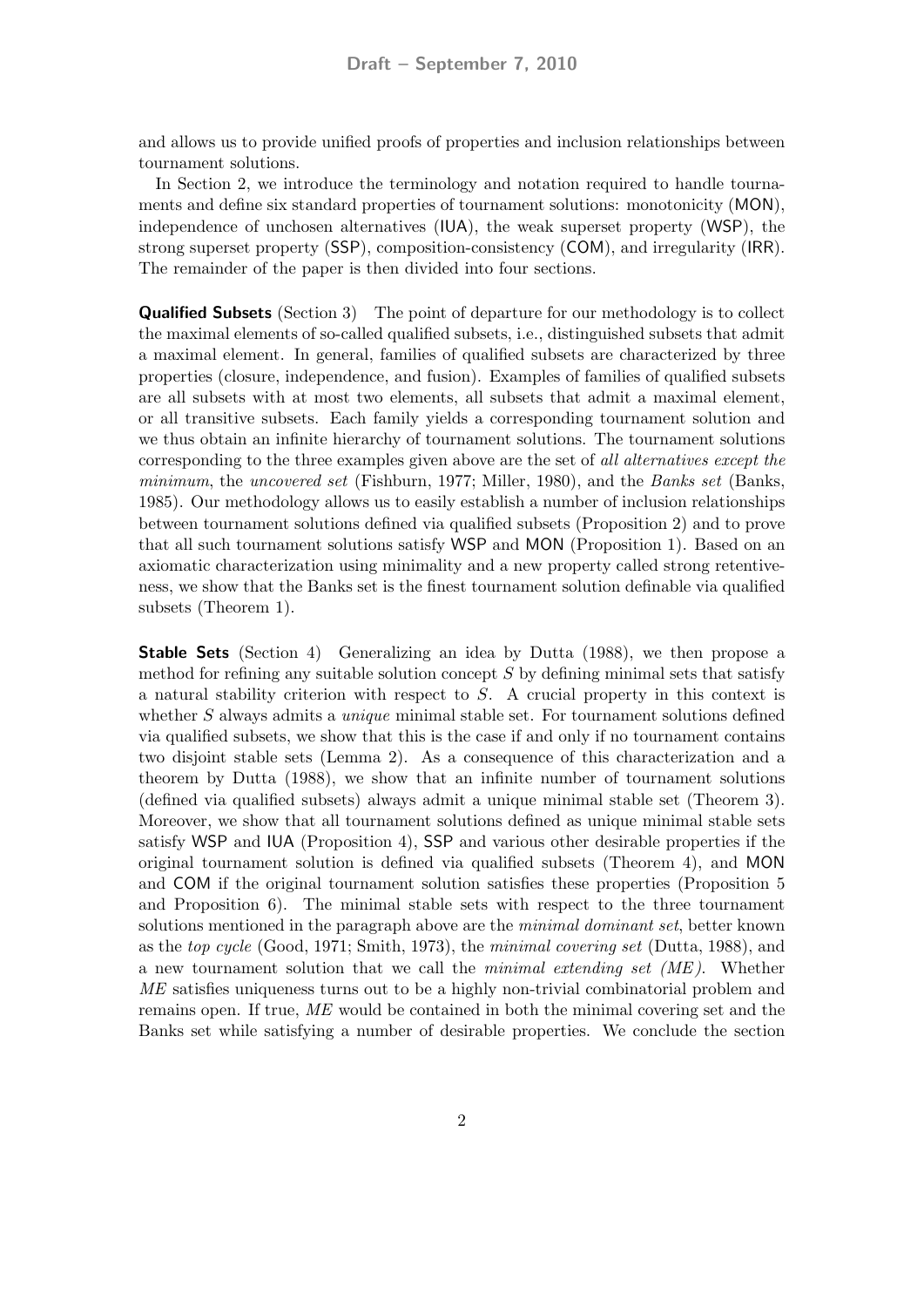by axiomatically characterizing all tournament solutions definable via unique minimal stable sets (Proposition 7).

**Retentiveness and Stability** (Section 5) ME bears some resemblance to Schwartz's tournament equilibrium set TEQ (Schwartz, 1990), which is defined as the minimal retentive set of a tournament. There are some similarities between retentiveness and stability and, as in the case of  $ME$ , the uniqueness of a minimal retentive set and thus the characteristics of TEQ remain an open problem (Laffond et al., 1993a; Houy, 2009). We show that Schwartz's conjecture is stronger than ours (Theorem 6) and has a number of interesting consequences such as that  $TEQ$  can also be represented as a minimal stable set (Theorem 7) and is strictly contained in *ME* (Corollary 2).

**Quantitative Concepts** (Section 6) We also briefly discuss a quantitative version of our framework, which considers qualified subsets that are maximal in terms of cardinality rather than set inclusion. We thus obtain the *Copeland set* (Copeland, 1951) and—using a slightly modified definition of stability—the bipartisan set (Laffond et al., 1993b). This completes our picture of tournament solutions and their corresponding minimal stable sets as given in Table 1 on page 25.

### 2 Preliminaries

The core of the problem studied in the literature on tournament solutions is how to extend choices in sets consisting of only two elements to larger sets. Thus, our primary objects of study will be functions that select one alternative from any pair of alternatives. Any such function can be conveniently represented by a tournament, i.e., a binary relation on the entire set of alternatives. Tournament solutions then advocate different views on how to choose from arbitrary subsets of alternatives based on these pairwise comparisons (see, e.g., Laslier, 1997, for an excellent overview of tournament solutions).

### 2.1 Tournaments

Let X be a universe of alternatives. The set of all *finite* subsets of set X will be denoted by  $\mathcal{F}_0(X)$  whereas the set of all non-empty finite subsets of X will be denoted by  $\mathcal{F}(X)$ . A (finite) tournament T is a pair  $(A, \succ)$ , where  $A \in \mathcal{F}(X)$  and  $\succ$  is an asymmetric and complete (and thus irreflexive) binary relation on  $X$ , usually referred to as the *dominance relation*.<sup>1</sup> Intuitively,  $a \succ b$  signifies that alternative a is preferable to b. The dominance relation can be extended to sets of alternatives by writing  $A \succ B$  when  $a \succ b$ for all  $a \in A$  and  $b \in B$ . When A or B are singletons, we omit curly braces to improve readability. We further write  $\mathfrak{T}(X)$  for the set of all tournaments on X.

<sup>&</sup>lt;sup>1</sup>This definition slightly diverges from the common graph-theoretic definition where  $\succ$  is defined on A rather than X. However, it facilitates the sound definition of tournament functions (such as tournament solutions or concepts of qualified subsets).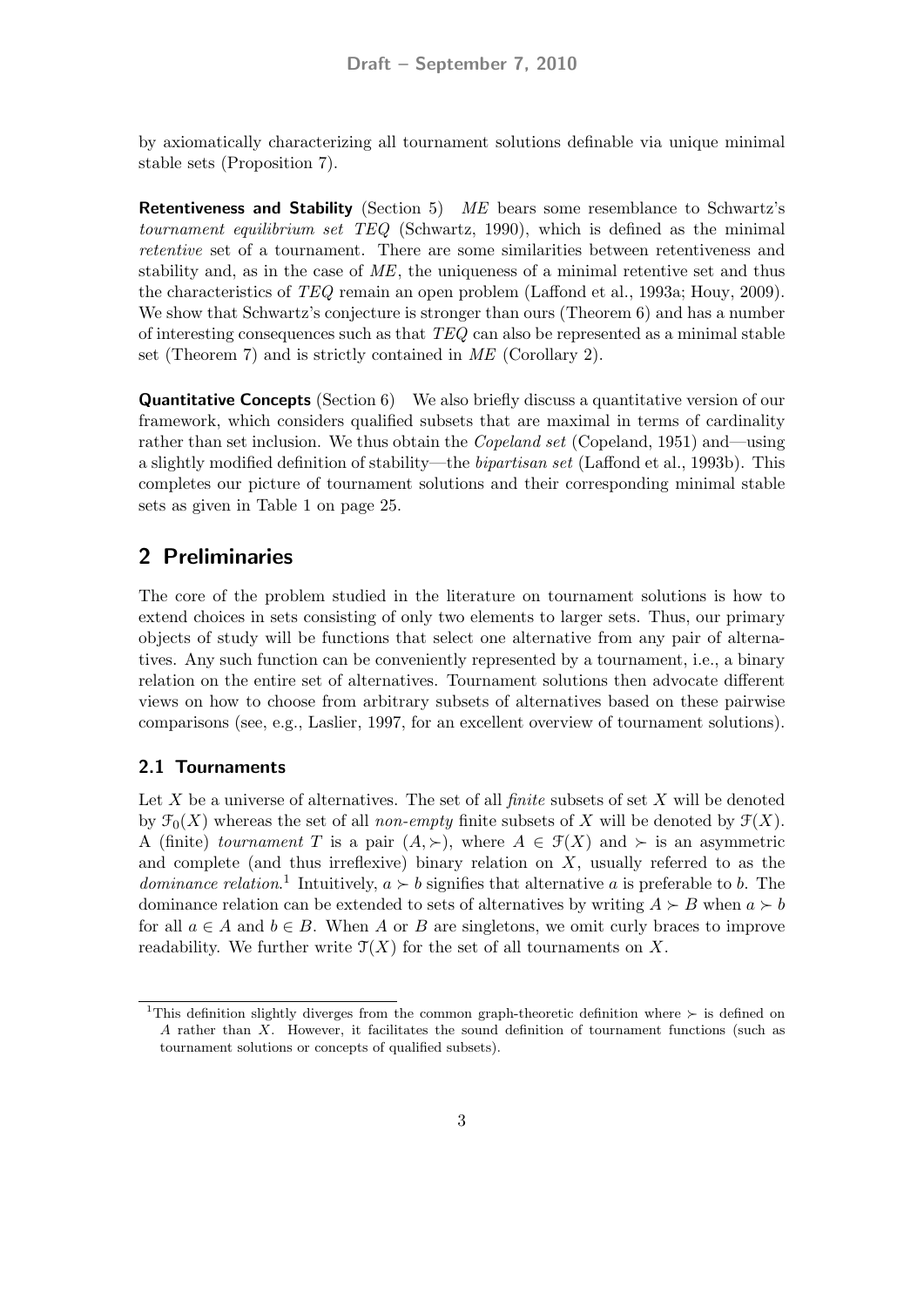For a set B, a relation R, and an element a, we denote by  $D_{B,R}(a)$  the *dominion* of  $a$  in  $B$ , i.e.,

$$
D_{B,R}(a) = \{ b \in B \mid a \ R \ b \},\
$$

and by  $\overline{D}_{B,R}(a)$  the *dominators* of a in B, i.e.,

$$
\overline{D}_{B,R}(a) = \{ b \in B \mid b \ R \ a \}.
$$

Whenever the tournament  $(A, \geq)$  is known from the context and R is the dominance relation  $\succ$  or B is the set of all alternatives A, the respective subscript will be omitted to improve readability.

The *order* of a tournament  $T = (A, \succ)$  refers to the cardinality of A. A tournament  $T = (A, \succ)$  is called *regular* if  $|D(a)| = |D(b)|$  for all  $a, b \in A$ .

Let  $T = (A, \succ)$  and  $T' = (A', \succ')$  be two tournaments. A *tournament isomorphism* of T and T' is a bijective mapping  $\pi : A \to A'$  such that  $a \succ b$  if and only if  $\pi(a) \succ' \pi(b)$ . A tournament  $T = (A, \succ)$  is called *homogeneous* (or vertex-transitive) if for every pair of alternatives  $a, b \in A$  there is a tournament isomorphism  $\pi : A \to A$  of T such that  $\pi(a) = b.$ 

#### 2.2 Components and Decompositions

An important structural concept in the context of tournaments is that of a *component*. A component is a subset of alternatives that bear the same relationship to all alternatives not in the set.

Let  $T = (A, \succ)$  be a tournament. A non-empty subset B of A is a component of T if for all  $a \in A \setminus B$  either  $B \succ a$  or  $a \succ B$ . A decomposition of T is a set of pairwise disjoint components  $\{B_1, \ldots, B_k\}$  of T such that  $A = \bigcup_{i=1}^k B_i$ . Given a particular decomposition  $\tilde{B} = \{B_1, \ldots, B_k\}$  of T, the summary of T is defined as the tournament on the individual components rather than the alternatives. Formally, the summary  $T = (B, \tilde{\succ})$  of T is the tournament such that for all  $i, j \in \{1, ..., k\}$  with  $i \neq j$ ,

$$
B_i \stackrel{\sim}{\sim} B_j \quad \text{ if and only if } \quad B_i \succ B_j.
$$

Conversely, a new tournament can be constructed by replacing each alternative with a component. For notational convenience, we tacitly assume that  $\mathbb{N} \subset X$ . For pairwise disjoint sets  $B_1, \ldots, B_k \subseteq X$  and tournaments  $\tilde{T} = (\{1, \ldots, k\}, \tilde{\succ}), T_1 = (B_1, \succ_1), \ldots,$  $T_k = (B_k, \succ_k)$ , the product of  $T_1, \ldots, T_k$  with respect to  $\tilde{T}$ , denoted by  $\Pi(\tilde{T}, T_1, \ldots, T_k)$ , is a tournament  $(A, \succ)$  such that  $A = \bigcup_{i=1}^{k} B_i$  and for all  $b_1 \in B_i, b_2 \in B_j$ ,

$$
b_1 \succ b_2
$$
 if and only if  $i = j$  and  $b_1 \succ_i b_2$ , or  $i \neq j$  and  $i \stackrel{\sim}{\succ} j$ .

Components can also be used to simplify the graphical representation of tournaments. We will denote components by gray circles. Furthermore, omitted edges in figures that depict tournaments are assumed to point downwards or from left to right by convention  $(see, e.g., Figure 1).$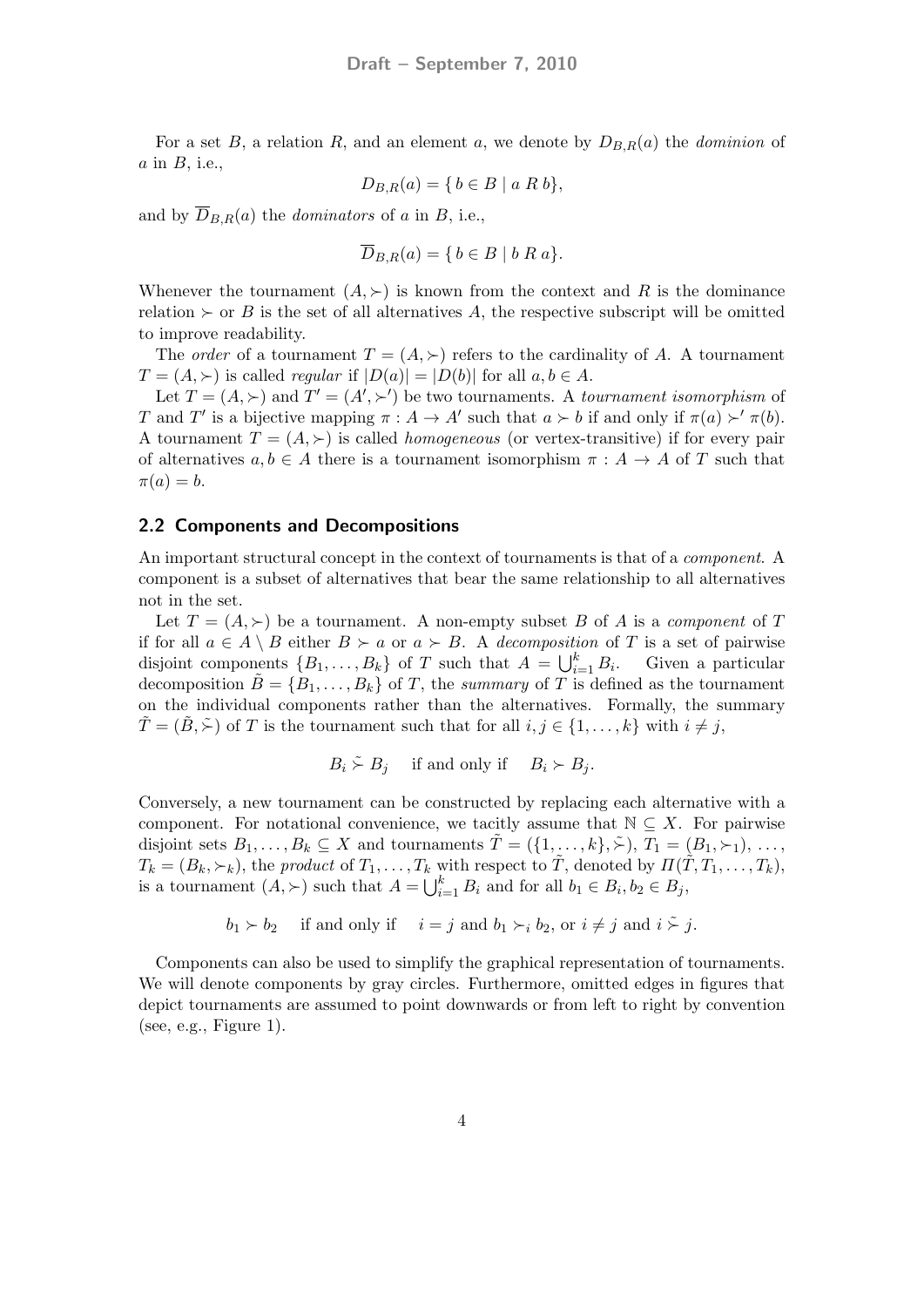#### 2.3 Tournament Functions

A central aspect of this paper will be functions that, for a given tournament, yield one or more subsets of alternatives. We will therefore define the notion of a tournament function. A function on tournaments is a tournament function if it is independent of outside alternatives and stable with respect to tournament isomorphisms. A tournament function may yield a (non-empty) subset of alternatives—as in the case of tournament solutions—or a set of subsets of alternatives—as in the case of qualified or stable sets.

**Definition 1.** Let  $Z \in {\mathcal{F}_0(X), \mathcal{F}(X), \mathcal{F}(\mathcal{F}(X))}.$  A function  $f : \mathcal{T}(X) \to Z$  is a tournament function if

- (i)  $f(T) = f(T')$  for all tournaments  $T = (A, \succ)$  and  $T' = (A, \succ')$  such that  $\succ|_{A} =$  $\succ'$ <sub>A</sub>, and
- (ii)  $f((\pi(A), \succ)) = \pi(f((A, \succ)))$  for all tournaments  $(A, \succ), (A', \succ')$ , and tournament isomorphisms<sup>2</sup>  $\pi : A \to A'$  of  $(A, \succ)$  and  $(A', \succ')$ .

For a given set  $B \in \mathcal{F}(X)$  and tournament function f, we overload f by also writing  $f(B)$ , provided the dominance relation is known from the context. For two tournament functions f and f', we write  $f' \subseteq f$  if  $f'(T) \subseteq f(T)$  for all tournaments T.

#### 2.4 Tournament Solutions

The first tournament function we consider is max $\chi : \mathfrak{T}(X) \to \mathfrak{T}_0(X)$ , which returns the undominated alternatives of a tournament. Formally,

$$
\max_{\prec}((A,\succ)) = \{a \in A \mid \overline{D}_{\succ}(a) = \emptyset\}.
$$

Due to the asymmetry of the dominance relation, this function returns at most one alternative in any tournament. Moreover, maximal—i.e., undominated—and maximum—i.e., dominant—elements coincide. In social choice theory, the maximum of a majority tournament is commonly referred to as the *Condorcet winner*. Obviously, the dominance relation may contain cycles and thus fail to have a maximal element. For this reason, a variety of alternative concepts to single out the "best" alternatives of a tournament have been suggested. Formally, a *tournament solution* S is defined as a function that associates with each tournament  $T = (A, \succ)$  a non-empty subset  $S(T)$  of A.

**Definition 2.** A tournament solution S is a tournament function  $S : \mathcal{T}(X) \to \mathcal{F}(X)$ such that  $\max_{\prec}(T) \subseteq S(T) \subseteq A$  for all tournaments  $T = (A, \succ)$ .<sup>3</sup>

The set  $S(T)$  returned by a tournament solution for a given tournament T is called the *choice set* of T whereas  $A \setminus S(T)$  consists of the *unchosen alternatives*. Since tournament solutions always yield non-empty choice sets, they have to select all alternatives in homogeneous tournaments. If  $S' \subseteq S$  for two tournament solutions S and S', we say that S' is a refinement of S or that S' is finer than S.

 $\sqrt[2]{\pi(A)}$  is a shorthand for the set  $\{\pi(a) \mid a \in A\}.$ 

<sup>&</sup>lt;sup>3</sup>Laslier (1997) is slightly more stringent here as he requires the maximum be the only element in  $S(T)$ whenever it exists.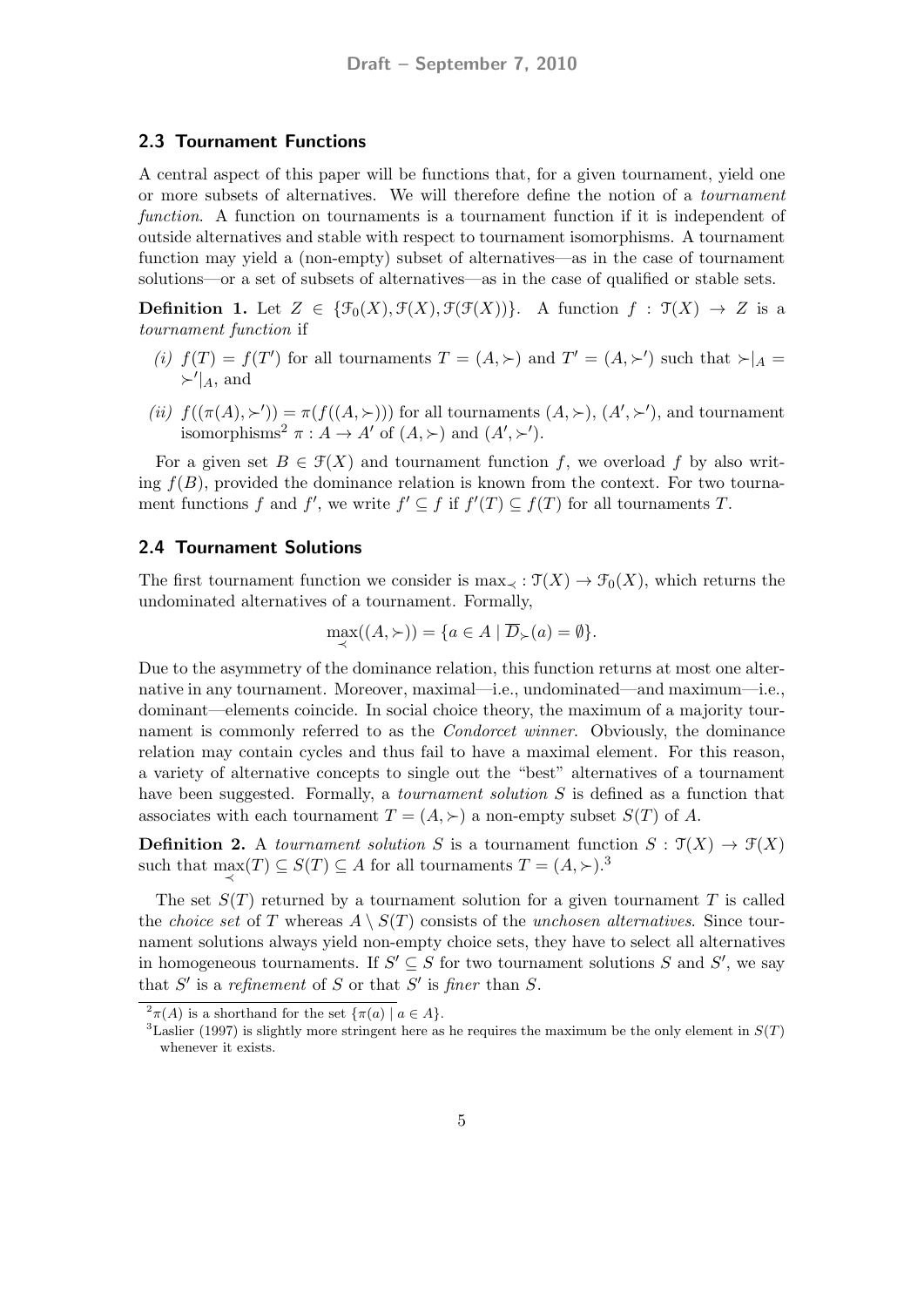#### 2.5 Properties of Tournament Solutions

The literature on tournament solutions has identified a number of desirable properties for tournament solutions. In this section, we will define six of the most common properties.<sup>4</sup> In a more general context, Moulin (1988) distinguishes between *monotonicity* and independence conditions, where a monotonicity condition describes the positive association of the solution with some parameter and an independence condition characterizes the invariance of the solution under the modification of some parameter.

In the context of tournament solutions, we will further distinguish between properties that are defined in terms of the dominance relation and properties defined in terms of the set inclusion relation. With respect to the former, we consider monotonicity and independence of unchosen alternatives. A tournament solution is monotonic if a chosen alternative remains in the choice set when extending its dominion and leaving everything else unchanged.

**Definition 3.** A tournament solution S satisfies monotonicity (MON) if  $a \in S(T)$ implies  $a \in S(T')$  for all tournaments  $T = (A, \succ), T' = (A, \succ')$ , and  $a \in A$  such that  $\succ |_{A\setminus\{a\}} = \succ' |_{A\setminus\{a\}}$  and  $D_{\succ}(a) \subseteq D_{\succ'}(a)$ .

A solution is independent of unchosen alternatives if the choice set is invariant under any modification of the dominance relation between unchosen alternatives.

**Definition 4.** A tournament solution S is *independent of unchosen alternatives* (IUA) if  $S(T) = S(T')$  for all tournaments  $T = (A, \succ)$  and  $T' = (A, \succ')$  such that  $D_{\succ}(a) =$  $D_{\succ'}(a)$  for all  $a \in S(T)$ .

With respect to set inclusion, we consider a monotonicity property to be called the weak superset property and an independence property known as the strong superset property. A tournament solution satisfies the weak superset property if an unchosen alternative remains unchosen when other unchosen alternatives are removed.

**Definition 5.** A tournament solution  $S$  satisfies the *weak superset property* (WSP) if  $S(B) \subseteq S(A)$  for all tournaments  $T = (A, \succ)$  and  $B \subseteq A$  such that  $S(A) \subseteq B$ .

The strong superset property states that a choice set is invariant under the removal of unchosen alternatives.

**Definition 6.** A tournament solution S satisfies the *strong superset property* (SSP) if  $S(B) = S(A)$  for all tournaments  $T = (A, \succ)$  and  $B \subseteq A$  such that  $S(A) \subseteq B$ .

The difference between WSP and SSP is precisely another independence condition called idempotency. A solution is idempotent if the choice set is invariant under repeated application of the solution concept, i.e.,  $S(S(T)) = S(T)$  for all tournaments T. When S is not idempotent, we define  $S^k(T) = S(S^{k-1}(T))$  inductively by letting  $S^1(T) = S(T)$ and  $S^{\infty}(T) = \bigcap_{k \in \mathbb{N}} S^k(T)$ .

 $4$ Our terminology slightly differs from the one by Laslier (1997) and others. *Independence of unchosen* alternatives is also called independence of the losers or independence of non-winners. The weak superset property has been referred to as  $\epsilon^+$  or the Aüzerman property.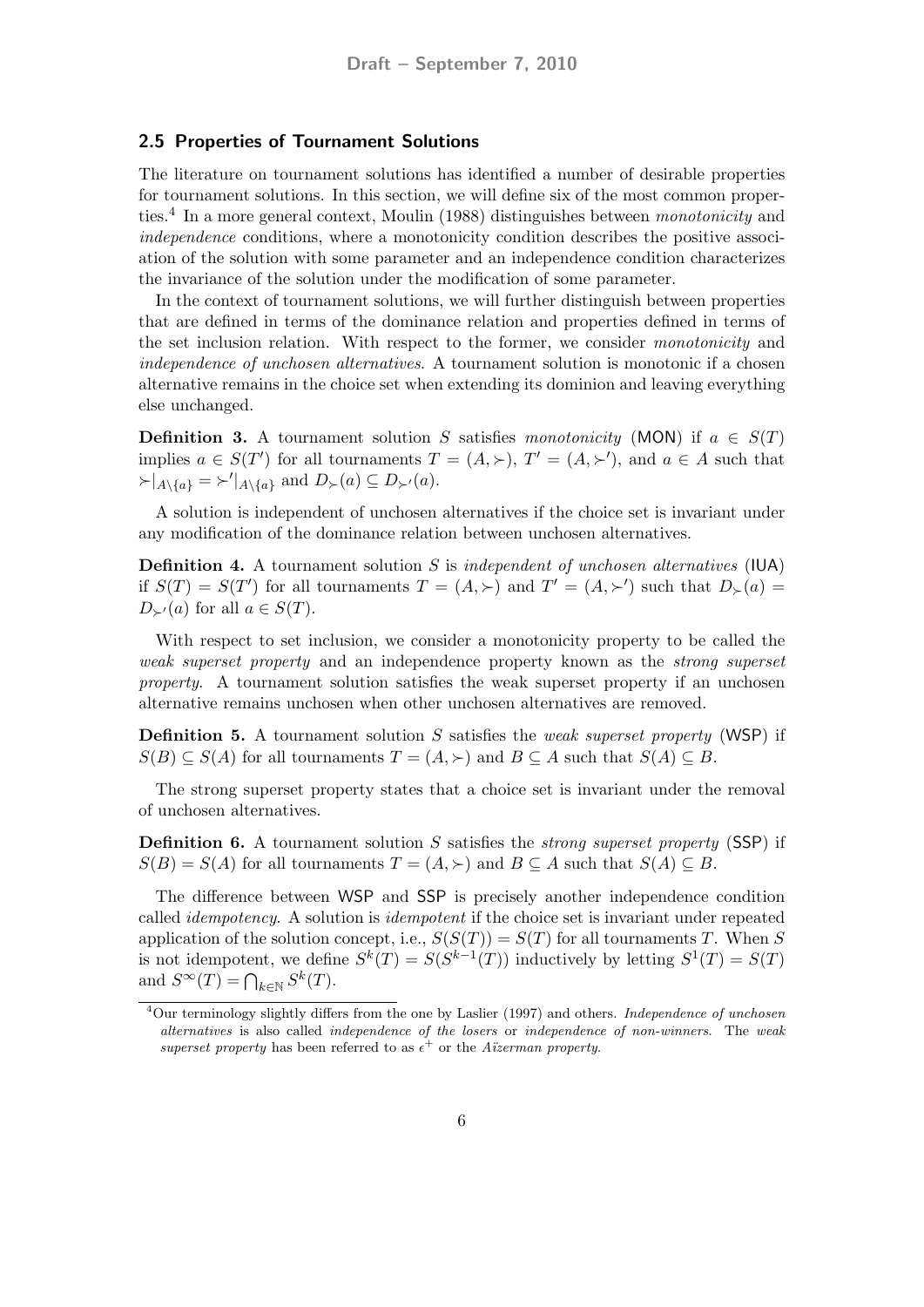The four properties defined above (MON, IUA, WSP, and SSP) will be called basic properties of tournament solutions. The conjunction of MON and SSP implies IUA. It is therefore sufficient to show MON and SSP in order to prove that a tournament solution satisfies all four basic properties.

Two further properties considered in this paper are composition-consistency and irregularity. A tournament solution is composition-consistent if it chooses the "best" alternatives from the "best" components.

**Definition 7.** A tournament solution  $S$  is *composition-consistent* (COM) if for all tournaments  $T, T_1, \ldots, T_k$ , and  $\tilde{T}$  such that  $T = \Pi(\tilde{T}, T_1, \ldots, T_k)$ ,  $S(T) = \bigcup_{i \in S(\tilde{T})} S(T_i)$ .

Finally, a tournament solution is irregular if it is capable of excluding alternatives in regular tournaments.

**Definition 8.** A tournament solution S satisfies *irregularity* (IRR) if there exists a regular tournament  $T = (A, \succ)$  such that  $S(T) \neq A$ .

## 3 Qualified Subsets

In this section, we will define a class of tournament solutions that is based on identifying significant subtournaments of the original tournament, such as subtournaments that admit a maximal alternative.

### 3.1 Concepts of Qualified Subsets

A concept of qualified subsets is a tournament function that, for a given tournament  $T = (A, \succ)$ , returns subsets of A that satisfy certain properties. Each such set of sets will be referred to as a *family of qualified subsets*. Two natural examples of concepts of qualified subsets are  $M$ , which yields all subsets that admit a maximal element, and  $M^*$ , which yields all non-empty transitive subsets. Formally,

$$
\mathcal{M}((A,\succ)) = \{ B \subseteq A \mid \max_{\prec}(B) \neq \emptyset \} \text{ and}
$$
  

$$
\mathcal{M}^*((A,\succ)) = \{ B \subseteq A \mid \max_{\prec}(C) \neq \emptyset \text{ for all non-empty } C \subseteq B \}.
$$

M and M<sup>∗</sup> are examples of concepts of qualified subsets, which are formally defined as follows.

**Definition 9.** Let  $\mathcal{Q}: \mathcal{T}(X) \to \mathcal{F}(\mathcal{F}(X))$  be a tournament function such that  $\mathcal{M}_1(T) \subseteq$  $\mathcal{Q}(T) \subset \mathcal{M}(T)$ . Q is a concept of qualified subsets if it meets the following three conditions for every tournament  $T = (A, \succ).$ 

(Closure)  $\mathcal{Q}(T)$  is downward closed with respect to M: Let  $Q \in \mathcal{Q}(T)$ . Then,  $Q' \in \mathcal{Q}(T)$ if  $Q' \subset Q$  and  $Q' \in \mathcal{M}(T)$ .

(Independence) Qualified sets are independent of outside alternatives: Let  $A' \in \mathcal{F}(X)$ and  $Q \subseteq A \cap A'$ . Then,  $Q \in \mathcal{Q}(A)$  if and only if  $Q \in \mathcal{Q}(A')$ .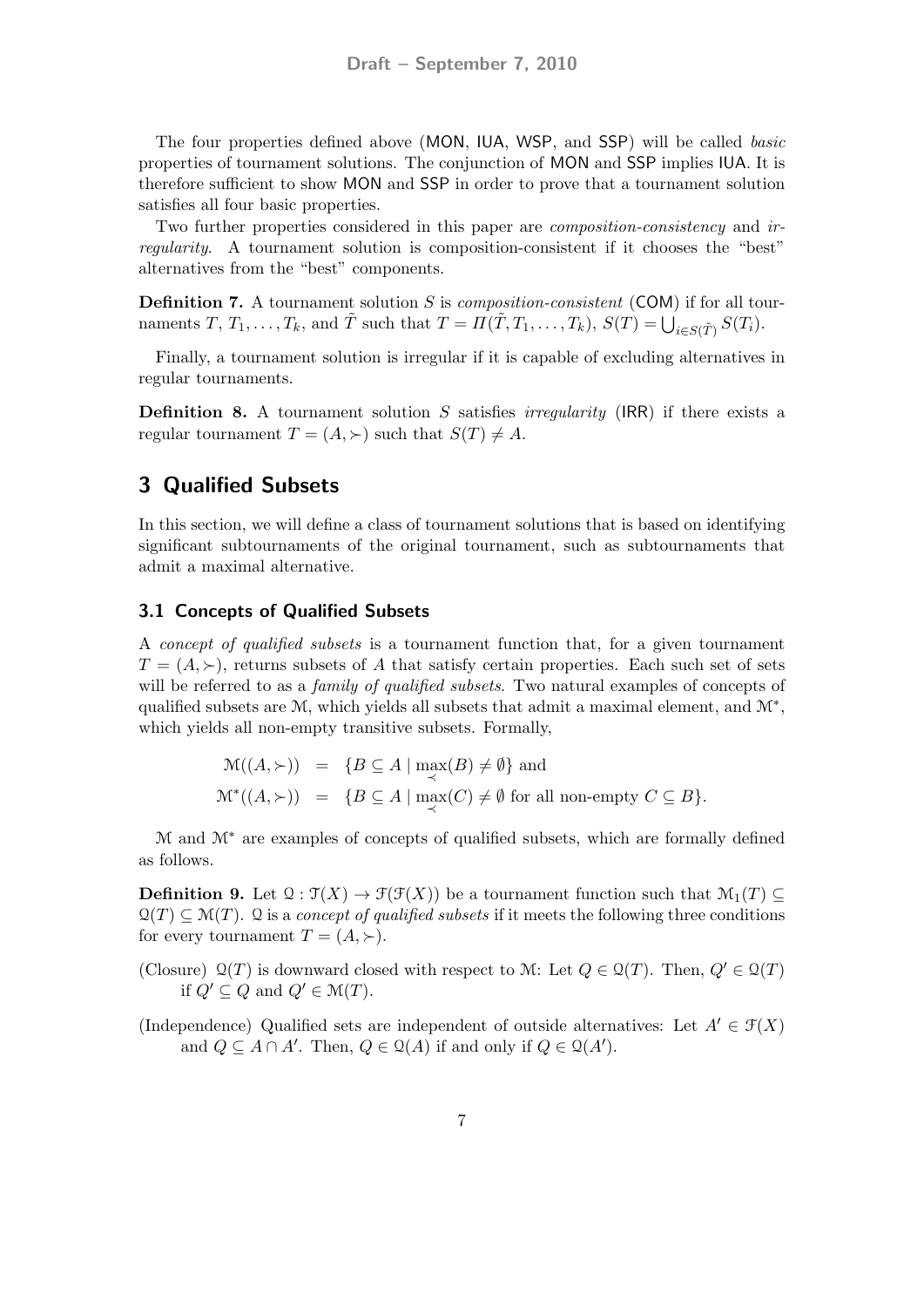(Fusion) Qualified sets may be merged under certain conditions: Let  $Q_1, Q_2 \in \mathcal{Q}(T)$  and  $Q_1 \setminus Q_2 \succ Q_2$ . Then  $Q_1 \cup Q_2 \in \mathcal{Q}(T)$  if there is a tournament  $T' \in \mathcal{T}(X)$  and  $Q \in \mathcal{Q}(T')$  such that  $|Q_1 \cup Q_2| \leq |Q|$ .

Whether a set is qualified only depends on its internal structure (due to independence and the isomorphism condition of Definition 1). While closure, independence, and the fact that all singletons are qualified are fairly natural, the fusion condition is slightly more technical. Essentially, it states that if a qualified subset dominates another qualified subset, then the union of these subsets is also qualified. The additional cardinality restriction is only required to enable bounded qualified subsets. For every concept of qualified subsets Q and every given  $k \in \mathbb{N}$ ,  $\mathcal{Q}_k : \mathcal{T}(X) \to \mathcal{F}(\mathcal{F}(X))$  is a tournament function such that  $\mathcal{Q}_k(T) = \{B \in \mathcal{Q}(T) \mid |B| \leq k\}.$  It is easily verified that  $\mathcal{Q}_k$  is a concept of qualified subsets. Furthermore, M and  $\mathcal{M}^*$  (and thus also  $\mathcal{M}_k$  and  $\mathcal{M}_k^*$ ) are concepts of qualified subsets. Since only tournaments of order 4 or more may be intransitive and admit a maximal element at the same time,  $\mathcal{M}_k = \mathcal{M}_k^*$  for  $k \in \{1, 2, 3\}$ .

#### 3.2 Maximal Elements of Maximal Qualified Subsets

For every concept of qualified subsets, we can now define a tournament solution that yields the maximal elements of all inclusion-maximal qualified subsets, i.e., all qualified subsets that are not contained in another qualified subset.

**Definition 10.** Let  $\mathcal{Q}$  be a concept of qualified subsets. Then, the tournament solution  $S<sub>Q</sub>$  is defined as

$$
S_{\mathfrak{Q}}(T) = \{ \max_{\prec}(B) \mid B \in \max_{\subseteq}(\mathfrak{Q}(T)) \}.
$$

Since any family of qualified subsets contains all singletons,  $S_0(T)$  is guaranteed to be non-empty and contains the Condorcet winner whenever one exists. As a consequence,  $S_{\mathcal{Q}}$  is well-defined as a tournament solution.

The following tournament solutions can be restated via appropriate concepts of qualified subsets.

**Condorcet non-losers.**  $S_{M_2}$  is arguably the largest non-trivial tournament solution. In tournaments of order two or more, it chooses every alternative that dominates at least one other alternative. We will refer to this concept as Condorcet non-losers (CNL) as it selects everything except the minimum (or *Condorcet loser*) in such tournaments.

**Uncovered set.**  $S_{\mathcal{M}}(T)$  returns the *uncovered set UC(T)* of a tournament T, i.e., the set consisting of the maximal elements of inclusion-maximal subsets that admit a maximal element. The uncovered set is usually defined in terms of a subrelation of the dominance relation called the covering relation (Fishburn, 1977; Miller, 1980).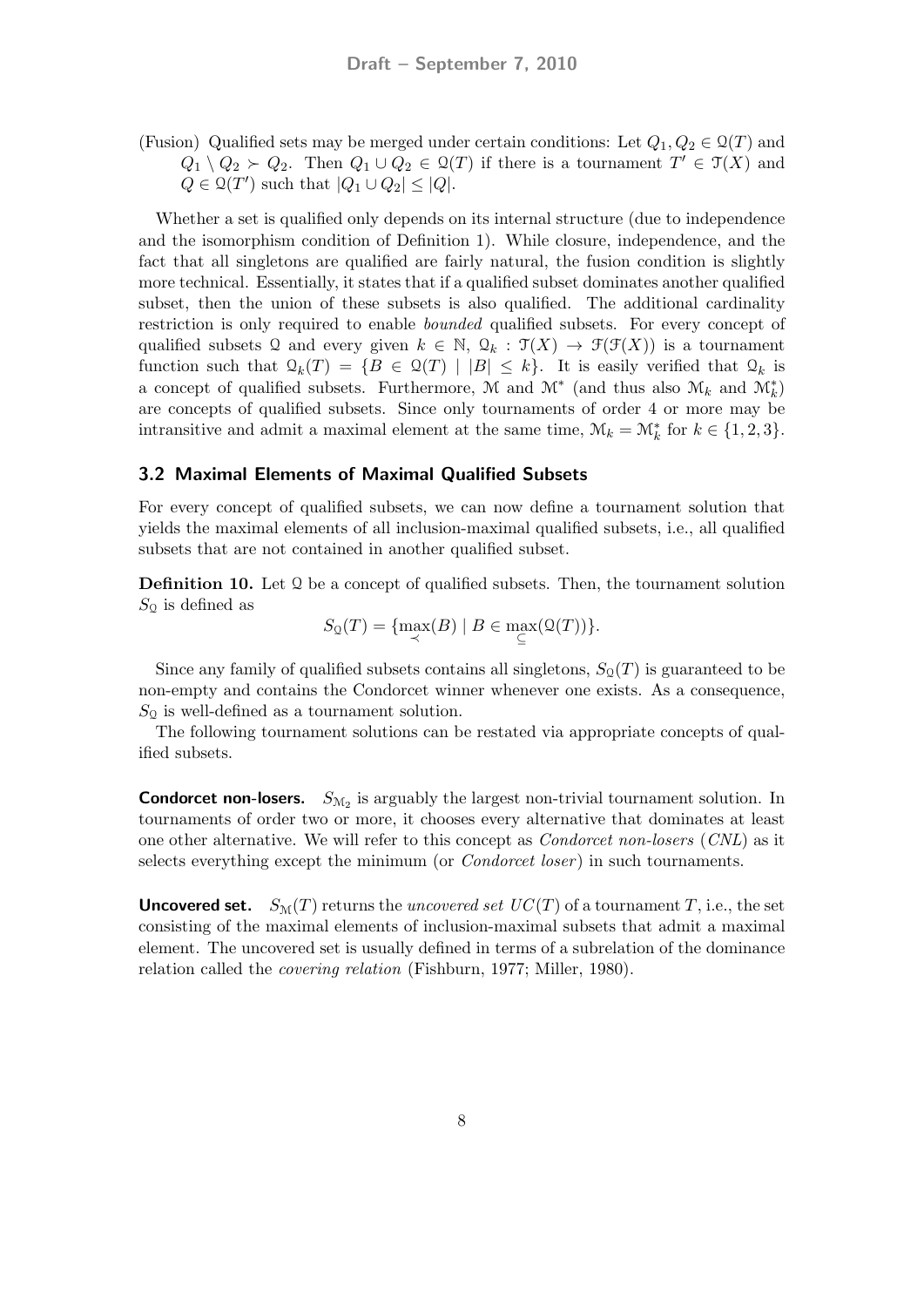**Banks set.**  $S_{\mathbb{N}^*}(T)$  yields the *Banks set BA(T)* of a tournament T (Banks, 1985).  $\mathcal{M}^*(T)$  contains subsets that not only admit a maximum, but can be completely ordered from maximum to minimum such that all of their non-empty subsets admit a maximum.  $S_{\mathcal{M}^*}(T)$  thus returns the maximal elements of inclusion-maximal transitive subsets.

In the remainder of this section, we will prove various statements about tournaments solutions defined via qualified subsets. For a set B and an alternative  $a \notin B$ , the short notation [B, a] will be used to denote the set  $B \cup \{a\}$  and the fact that  $\max_{\prec} (B \cup \{a\})$  =  ${a}$ . In several proofs, we will make use of the fact that whenever  $a \notin S_0(T)$ , there is some  $b \in S_{\mathcal{Q}}(T)$  for every qualified subset  $[Q, a]$  such that  $[Q \cup \{a\}, b] \in \mathcal{Q}(T)$ . We start by showing that every tournament solution defined via qualified subsets satisfies the weak superset property and monotonicity.

**Proposition 1.** Let Q be a concept of qualified subsets. Then,  $S_{\text{Q}}$  satisfies WSP and MON.

*Proof.* Let  $T = (A, \succ)$  be a tournament,  $a \notin S_{\mathfrak{Q}}(A)$ , and  $A' \subseteq A$  such that  $S_{\mathfrak{Q}}(T) \cup$  ${a} \subseteq A'$ . For WSP, we need to show that  $a \notin S_{\mathcal{Q}}(A')$ . Let  $[Q, a] \in \mathcal{Q}(A')$ . Due to independence,  $[Q, a] \in \mathcal{Q}(A)$ . Since  $a \notin S_{\mathcal{Q}}(A)$ , there has to be some  $b \in S_{\mathcal{Q}}(A)$  such that  $[Q \cup \{a\}, b] \in \mathcal{Q}(A)$ . Again, independence implies that  $[Q \cup \{a\}, b] \in \mathcal{Q}(A')$ . Hence,  $a \notin S_{\mathcal{Q}}(A').$ 

For MON, observe that  $a \in S_{\Omega}$  implies that there exists  $[Q, a] \in \max_{\mathbb{C}}(\Omega(T))$ . Define  $T' = (A, \succ')$  by letting  $T'|_{A \setminus \{a\}} = T|_{A \setminus \{a\}}$  and  $a \succ' b$  for some  $b \in A$  with  $b \succ a$ . Clearly,  $[Q, a]$  is contained in  $\mathfrak{Q}(T')$  due to independence and the fact that  $b \notin Q$ . Now, assume for contradiction that there is some  $c \in A$  such that  $[Q \cup \{a\}, c] \in \mathcal{Q}(T')$ . Since  $a \succ' b$ ,  $c \neq b$ . Independence then implies that  $[Q \cup \{a\}, c] \in \mathcal{Q}(T)$ , a contradiction.  $\Box$ 

Proposition 1 implies several known statements such as that CNL, UC, and BA satisfy MON and WSP. All three concepts are known to fail idempotency (and thus SSP). CNL trivially satisfies IUA whereas this is not the case for  $UC$  and  $BA$  (see Laslier, 1997). We also obtain some straightforward inclusion relationships, which define an infinite hierarchy of tournament solutions ranging from CNL to BA.

**Proposition 2.**  $S_{\mathcal{M}^*} \subseteq S_{\mathcal{M}}$ ,  $S_{\mathcal{M}^*_{k}} \subseteq S_{\mathcal{M}_k}$ ,  $S_{\mathcal{Q}_{k+1}} \subseteq S_{\mathcal{Q}_k}$ , and  $S_{\mathcal{Q}} \subseteq S_{\mathcal{Q}_k}$  for every concept of qualified subsets  $\mathcal{Q}$  and  $k \in \mathbb{N}$ .

*Proof.* All inclusion relationships follow from the following observation. Let  $T$  be a tournament and Q and Q' concepts of qualified subsets such that for every  $[Q, a] \in$  $\max_{\subseteq}(\mathcal{Q}(T))$ , there is  $[Q',a] \in \max_{\subseteq}(\mathcal{Q}'(T))$ . Then,  $S_{\mathcal{Q}} \subseteq S_{\mathcal{Q}}$ .  $\Box$ 

It turns out that the Banks set is the finest tournament solution definable via qualified subsets. In order to show this, we introduce a new property called *strong retentiveness* that prescribes that the choice set of every dominator set is contained in the original choice set. Alternatively, it can be seen as a variant of WSP because it states that a choice set may not grow when an alternative and its entire dominion are removed from the tournament.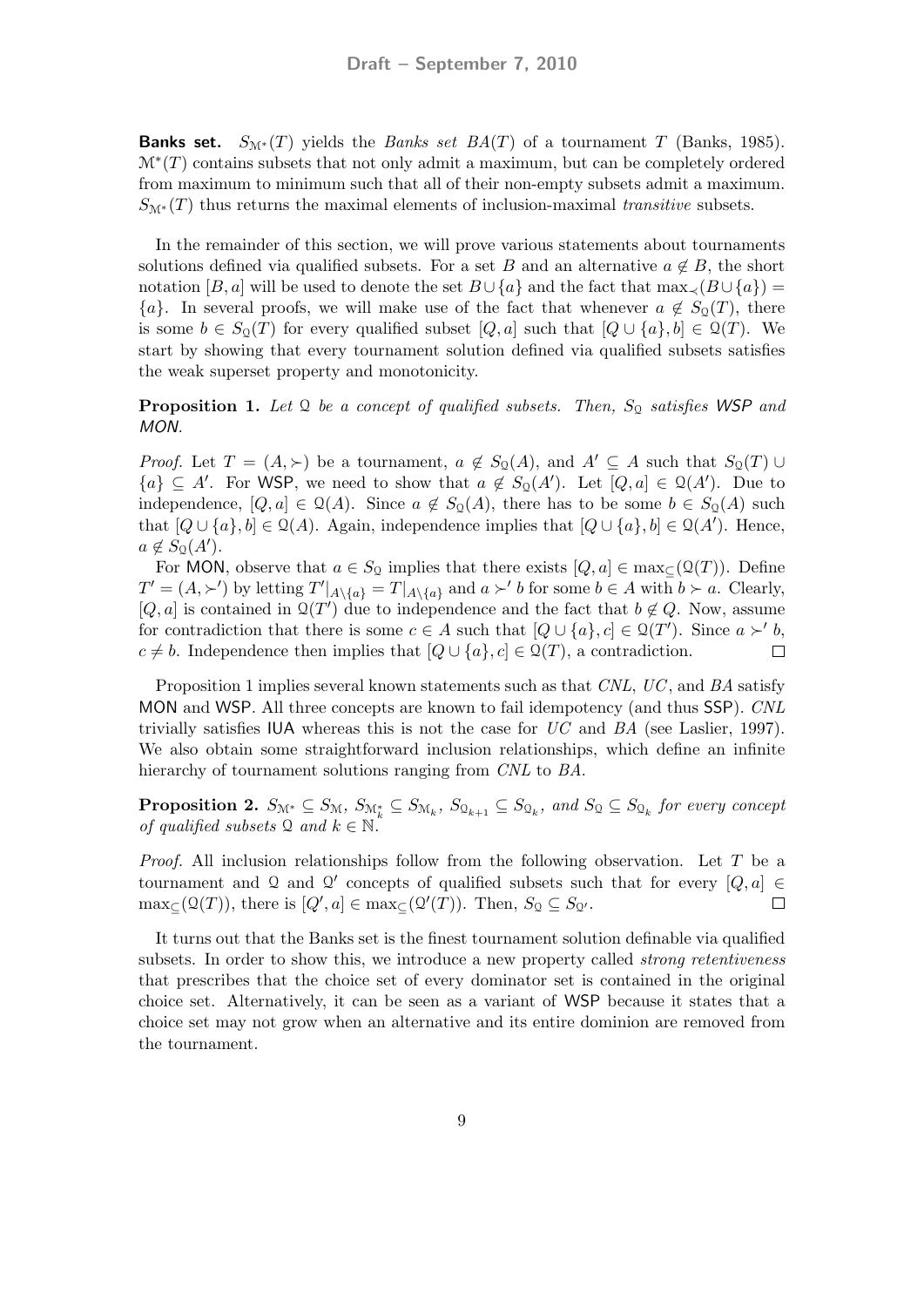**Definition 11.** A tournament solution S satisfies strong retentiveness if  $S(\overline{D}(a)) \subseteq$  $S(A)$  for all tournaments  $T = (A, \succ)$  and  $a \in A$ .

**Lemma 1.** Let  $\Omega$  be a concept of qualified subsets. Then,  $S_{\Omega}$  satisfies strong retentiveness.

*Proof.* Let  $(A, \succ)$  be a tournament,  $a \in A$  an alternative, and  $B = \overline{D}(a)$ . We show that  $b \in S_{\mathfrak{Q}}(B)$  implies that  $b \in S_{\mathfrak{Q}}(A)$ . Let  $[Q, b]$  be a maximal qualified subset in B, i.e.,  $[Q, b] \in \max_{\mathbb{C}} (Q(B))$ . If  $[Q, b] \in \max_{\mathbb{C}} (Q(A))$ , we are done. Otherwise, there has to be some  $c \in A$  such that  $[Q \cup \{b\}, c] \in \mathcal{Q}(A)$ . Furthermore,  $[Q, b] \succ a$  and  $a \succ c$ because otherwise  $[Q \cup \{b\}, c]$  would be qualified in B as well. We can now merge the qualified subsets  $[Q, b]$  and  $[\{a\}, b]$  according to the fusion condition. We claim that  $[Q\cup \{a\}, b] \in \max_{\subset} (Q(A))$ . Assume for contradiction that there is some  $d \in A$  such that  $[Q \cup \{a, b\}, d] \in \mathcal{Q}(A)$ . Since  $d \in \overline{D}(a)$ , independence implies that  $[Q \cup \{a, b\}, d] \in \mathcal{Q}(B)$ . This is a contradiction because  $[Q, b]$  was assumed to be a *maximal* qualified subset of B.  $\Box$ 

Theorem 1. The Banks set is the finest tournament solution satisfying strong retentiveness and thus the finest tournament solution definable via qualified subsets.

*Proof.* Let S be a tournament solution that satisfies strong retentiveness and  $T = (A, \succ)$ a tournament. We first show that  $BA(A) \subseteq S(A)$ . For every  $a \in BA(A)$ , there has to be maximal transitive set  $[Q, a] \subseteq A$ . Let  $Q = \{q_1, q_2, \ldots, q_n\}$ . We show that  $B = \bigcap_{i=1}^n \overline{D}(q_i) = \{a\}.$  Since  $a \succ Q, a \in B$ . Assume for contradiction that  $b \in B$ with  $b \neq a$ . Then  $b \succ Q$  and either  $[Q \cup \{b\}, a]$  or  $[Q \cup \{a\}, b]$  is a transitive set, which contradicts the maximality of  $[Q, a]$ . Since  $S(B) = S({a}) = {a}$ , the repeated application of strong retentiveness implies that  $a \in S(A)$ . The statement now follows from Lemma 1.  $\Box$ 

### 4 Stable Sets

In this section, we propose a general method for refining any suitable solution concept S by formalizing the stability of sets of alternatives with respect to S. This method is based on the notion of stable sets (von Neumann and Morgenstern, 1944) and generalizes covering sets as introduced by Dutta (1988).

#### 4.1 Stability and Directedness

The reason why we are interested in maximal—i.e., undominated—alternatives is that dominated alternatives can be upset by other alternatives; they are unstable. The rationale behind stable sets is that this instability is only meaningful if an alternative is upset by something which itself is stable. Hence, a set of alternatives  $B$  is said to be stable if it consists precisely of those alternatives not upset by B. In von Neumann and Morgenstern's original definition,  $a$  is upset by  $B$  if some element of  $B$  dominates  $a$ .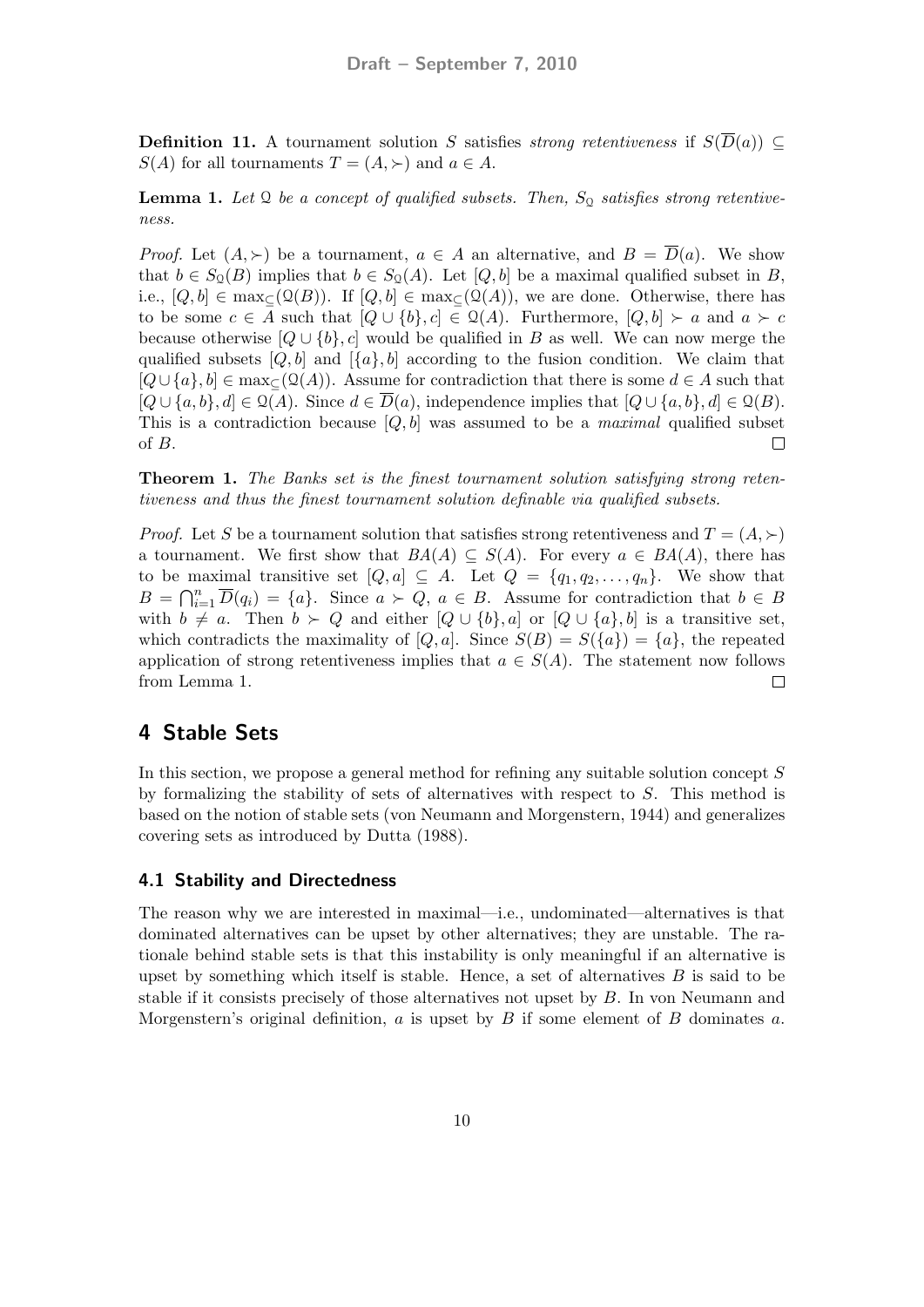In our generalization, a is upset by B if  $a \notin S(B \cup \{a\})$  for some underlying solution concept  $S<sup>5</sup>$ 

As an alternative to this fixed-point definition, which will be formalized in Corollary 1, stable sets can be seen as sets that comply with internal and external stability in some well-defined way. First, there should be no reason to restrict the selection by excluding some alternative from it and, secondly, there should be an argument against each proposal to include an outside alternative into the selection.<sup>6</sup> In our context, external stability with respect to some tournament solution S is defined as follows.

**Definition 12.** Let S be a tournament solution and  $T = (A, \succ)$  a tournament. Then,  $B \subseteq A$  is externally stable in T with respect to tournament solution S (or S-stable) if  $a \notin S(B \cup \{a\})$  for all  $a \in A \setminus B$ . The set of S-stable sets for a given tournament  $T = (A, \succ)$  will be denoted by  $S_S(T) = \{ B \subseteq A \mid B \text{ is } S\text{-stable in } T \}.$ 

Externally stable sets are guaranteed to exist since the set of all alternatives  $A$  is trivially S-stable in  $(A, \succ)$  for every S. We say that a set  $B \subseteq A$  is internally stable with respect to S if  $S(B) = B$ . We will focus on external stability for now because we will see later that certain conditions imply the existence of a unique minimal externally stable set, which also satisfies internal stability. We define  $\widehat{S}(T)$  to be the tournament solution that returns the union of all *inclusion-minimal*  $S$ -stable sets in  $T$ , i.e., the union of all S-stable sets that do not contain an S-stable set as a proper subset.

**Definition 13.** Let S be a tournament solution. Then, the tournament solution  $\tilde{S}$  is defined as

$$
\widehat{S}(T) = \bigcup \min_{\subseteq} (S_S(T)).
$$

It is easily verified that  $\widehat{S}$  is well-defined as a tournament solution as there are no Sstable sets that do not contain the Condorcet winner whenever one exists. We will only be concerned with tournament solutions  $S$  that (presumably) admit a *unique* minimal S-stable set in any tournament. It turns out it is precisely this property that is most difficult to prove for all but the simplest tournament solutions. A tournament  $T$  contains a unique minimal S-stable set if and only if  $S_S(T)$  is a directed set with respect to set inclusion, i.e., for all sets  $B, C \in S_S(T)$  there is a set  $D \in S_S(T)$  contained in both B and C. We say that  $S_S$  is directed when  $S_S(T)$  is a directed set for all tournaments T. Throughout this paper, directedness of a set of sets S is shown by proving the stronger property of closure under intersection, i.e.,  $B \cap C \in \mathcal{S}$  for all  $B, C \in \mathcal{S}$ . A set of sets  $\mathcal{S}$ *pairwise intersects* if  $B \cap C \neq \emptyset$  for all  $B, C \in \mathcal{S}$ . We will prove that, for every concept of qualified subsets  $\Omega$ ,  $S_{S_{\Omega}}$  is closed under intersection if and only if  $S_{S_{\Omega}}$  pairwise intersects. In order to improve readability, we will use the short notation  $S_{\mathcal{Q}}$  for  $S_{S_{\mathcal{Q}}}$ .

<sup>&</sup>lt;sup>5</sup>Von Neumann and Morgenstern's definition can be seen as the special case where  $a$  is upset by  $B$  if  $a \notin \max_{\prec} (B \cup \{a\}).$ 

<sup>&</sup>lt;sup>6</sup>A large number of solution concepts in the social sciences spring from similar notions of internal and/or external stability (see, e.g., von Neumann and Morgenstern, 1944; Nash, 1951; Shapley, 1964; Schwartz, 1986; Dutta, 1988; Basu and Weibull, 1991; Duggan and Le Breton, 1996). Wilson (1970) refers to stability as the solution property.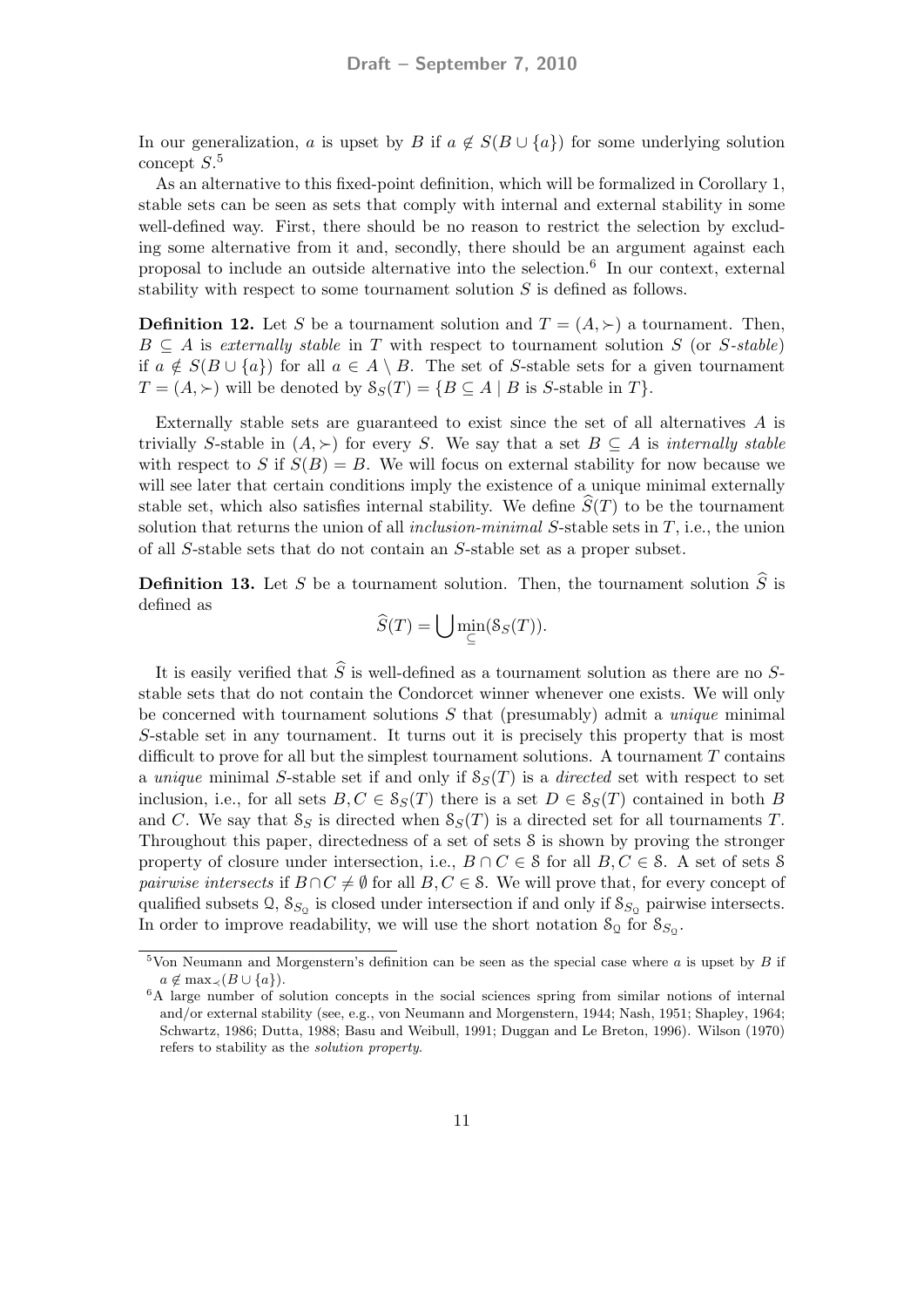**Lemma 2.** Let  $\Omega$  be a concept of qualified subsets. Then,  $S_{\Omega}$  is closed under intersection if and only if  $S_{\Omega}$  pairwise intersects.

Proof. The direction from left to right is straightforward since the empty set is not stable. The opposite direction is shown by contraposition, i.e., we prove that  $\mathcal{S}_{\mathbb{Q}}$  does not pairwise intersect if  $S_{\Omega}$  is not closed under intersection. Let  $T = (A, \succ)$  be a tournament and  $B_1, B_2 \in \mathcal{S}_{\mathcal{Q}}(T)$  be two sets such that  $C = B_1 \cap B_2 \notin \mathcal{S}_{\mathcal{Q}}(T)$ . Since C is not S<sub>Q</sub>-stable, there has to be  $a \in A \setminus C$  such that  $a \in S_0(C \cup \{a\})$ . In other words, there has to be a set  $Q \subseteq C$  such that  $[Q, a] \in \max_{\subseteq} (Q(C \cup \{a\}))$ . Define

$$
B'_1 = \{ b \in B_1 \mid b \succ Q \} \text{ and } B'_2 = \{ b \in B_2 \mid b \succ Q \}.
$$

Clearly,  $(B'_1 \setminus B'_2) \cap C = \emptyset$  and  $(B'_2 \setminus B'_1) \cap C = \emptyset$ . Assume without loss of generality that  $a \notin B_1$ . It follows from the stability of  $B_1$ , that  $B_1$  has to contain an alternative  $b_1$ such that  $b_1 \succ [Q, a]$ . Hence,  $B'_1$  is not empty. Next, we show that  $B'_1 \cap B'_2 = \emptyset$ . Assume for contradiction that there is some  $b \in B'_1 \cap B'_2$ . If  $b \succ a$ , independence implies that  $[Q \cup \{a\}, b] \in \mathcal{Q}(C \cup \{a\})$ , which contradicts the fact that  $[Q, a]$  is a maximal qualified subset in  $C \cup \{a\}$ . If, on the other hand,  $a \succ b$ , the set  $[Q \cup \{b\}, a]$  is isomorphic to  $[Q \cup \{a\}, b_1]$ , which is a qualified subset of  $B_1 \cup \{a\}$ . Thus,  $[Q \cup \{b\}, a] \in \mathcal{Q}(C \cup \{a\})$ , again contradicting the maximality of  $[Q, a]$ . Independence, the isomorphism of  $[Q, a]$ and  $[Q, b_1]$ , and the stability of  $B_2$  further require that there has to be an alternative  $b_2 \in B_2$  such that  $b_2 \succ [Q, b_1]$ . Hence,  $B'_1$  and  $B'_2$  are disjoint and non-empty.

Let  $a' \in B'_2$  and R be a maximal subset of  $B'_1 \cup Q$  such that  $[R, a'] \in \mathcal{Q}(B'_1 \cup Q \cup \{a'\})$ . We claim that  $Q$  has to be contained in  $R$ . Assume for contradiction that there exists some  $b \in Q \setminus R$ . Clearly,  $[Q, a]$  and  $[Q, a']$  are isomorphic. It therefore follows from independence that  $[Q, a'] \in \mathcal{Q}(B'_1 \cup Q \cup \{a'\})$  and from closure that  $[(Q \cap R) \cup \{b\}, a'] \in$  $\mathfrak{Q}(B'_1 \cup Q \cup \{a'\})$ . Due to the stability of  $B_1$ ,  $[R, a']$  is not a maximal qualified subset in  $B_1 \cup \{a'\}$ , i.e., there exists a qualified subset that contains more elements. We may thus merge the qualified subsets  $[R, a']$  and  $[(Q \cap R) \cup \{b\}, a']$  according to the fusion condition because  $R\setminus Q \succ Q$  and consequently  $R\setminus Q \succ (Q\cap R) \cup \{b\}$ . We then have that  $[R \cup \{b\}, a'] \in \mathcal{Q}(B_1' \cup Q \cup \{a'\}),$  which yields a contradiction because R was assumed to be a maximal set such that  $[R, a'] \in \mathcal{Q}(B'_1 \cup Q \cup \{a'\})$ . Hence,  $Q \subseteq R$ . Due to the stability of  $B_1$  in T, there has to be a  $c \in B_1$  such that  $c \succ [R, a']$ . Since  $B'_1$  contains all alternatives in  $B_1$  that dominate  $Q \subseteq R$ , it also contains c. Independence then implies that  $[R, a'] \notin \max_{\subseteq} (Q_k(B'_1 \cup Q \cup \{a'\})).$ 

Thus,  $B'_1 \cup Q$  is stable in  $B'_1 \cup B'_2 \cup Q$ . Since Q is contained in every maximal set  $R \subseteq B'_1 \cup Q$  such that  $[R, a'] \in \mathcal{Q}(B'_1 \cup Q \cup \{a'\})$  for some  $a' \in B'_2$ ,  $B'_1$  (and by an analogous argument  $B_2'$  remains stable when removing  $Q$ . This completes the proof because  $B'_1$  and  $B'_2$  are two disjoint  $S_0$ -stable sets in  $B'_1 \cup B'_2$ .  $\Box$ 

Dutta has shown by induction on the tournament order that tournaments admit no disjoint  $S_M$ -stable sets (so-called *covering sets*).

**Theorem 2** (Dutta, 1988).  $S_M$  pairwise intersects.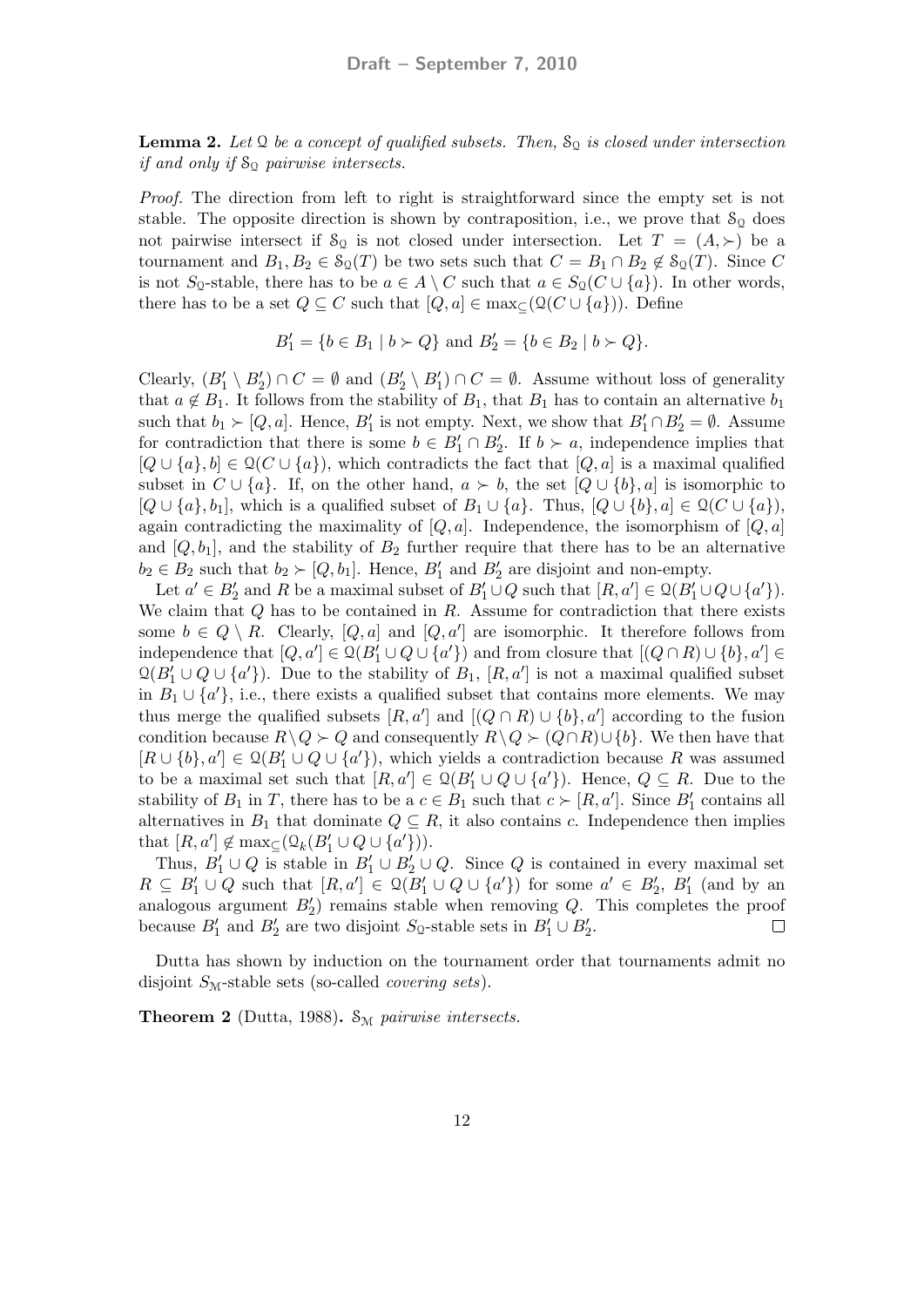Dutta (1988) also showed that covering sets are closed under intersection, which now also follows from Lemma 2.<sup>7</sup>

Naturally, finer solution concepts also yield smaller minimal stable sets (if their uniqueness is guaranteed).

**Proposition 3.** Let S and S' be two tournament solutions such that  $S_{S'}$  is directed and  $S' \subseteq S$ . Then,  $\widehat{S}' \subseteq \widehat{S}$  and  $S_S$  pairwise intersects.

*Proof.* The statements follow from the simple fact that every  $S$ -stable set is also  $S'$ stable. Let  $B \subseteq A$  be a minimal S-stable set in tournament  $(A, \succ)$ . Then,  $a \notin S(B \cup \{a\})$ for every  $a \in A \setminus B$  and, due to the inclusion relationship,  $a \notin S'(B \cup \{a\}) \subseteq S(B \cup \{a\})$ . As a consequence,  $B$  is  $S'$ -stable and has to contain the unique minimal  $S'$ -stable set since  $S_{\mathcal{S}'}$  is directed.  $S_{\mathcal{S}}$  pairwise intersects because two disjoint S-stable sets would also be  $S'$ -stable, which contradicts the directedness of  $S_{S'}$ .  $\Box$ 

As a corollary of the previous statements, the set of  $S_{\mathcal{M}_k}$ -stable sets for every k is closed under intersection.

**Theorem 3.**  $S_{\mathcal{M}_k}$  is closed under intersection for all  $k \in \mathbb{N}$ .

*Proof.* Let  $k \in \mathbb{N}$ . We know from Proposition 2 that  $S_{\mathcal{M}} \subseteq S_{\mathcal{M}_k}$  and from Theorem 2 and Lemma 2 that  $\mathcal{S}_{\mathcal{M}}$  is directed. Proposition 3 implies that  $\mathcal{S}_{\mathcal{M}_k}$  pairwise intersects. The statement then straightforwardly follows from Lemma 2.  $\Box$ 

Interestingly,  $S_{\mathcal{M}_2}$ , the set of all dominant sets, is not only closed under intersection, but in fact totally ordered with respect to set inclusion.

We conjecture that the set of all  $S_{\mathcal{M}^*}$ -stable sets also pairwise intersects and thus admits a unique minimal element. However, the combinatorial structure of transitive subtournaments within tournaments is extraordinarily rich (see, e.g., Woeginger, 2003; Gaspers and Mnich, 2010) and it seems that a proof of the conjecture would be significantly more difficult than Dutta's. As will be shown in Section 5, the conjecture that  $S_{\mathcal{M}^*}$ -stable sets pairwise intersect is a weakened version of a conjecture by Schwartz (1990).

#### Conjecture 1.  $S_{\mathcal{M}^*}$  is closed under intersection.

Using Lemma 2, the conjecture entails that  $\mathcal{S}_{\mathcal{M}_{k}^{*}}$  for all  $k \in \mathbb{N}$  is also closed under intersection. Since tournaments with less than four alternatives may not contain a maximal element and a cycle at the same time, this trivially holds for  $k \leq 3$ . The weakest version of Conjecture 1 that is no implied by Theorem 2 is that  $\mathcal{S}_{\mathcal{M}_{4}^{*}}$  is closed under intersection. We were able to show this by reducing it to a large, but finite, number of cases that were checked using a computer. Unfortunately, this exercise did not yield any insight on how to prove Conjecture 1.

Two well-known examples of minimal stable sets are the top cycle of a tournament, which is the minimal stable set with respect to  $S_{M_2}$ , and the minimal covering set, which is the minimal stable set with respect to  $S_{\mathcal{M}}$ .

<sup>7</sup>As Dutta's definition requires a stable set to be internally and externally stable, he actually proves that the intersection of any pair of coverings sets contains a covering set. A simpler proof, which shows that externally  $S_{\text{M}}$ -stable sets are closed under intersection, is given by Laslier (1997).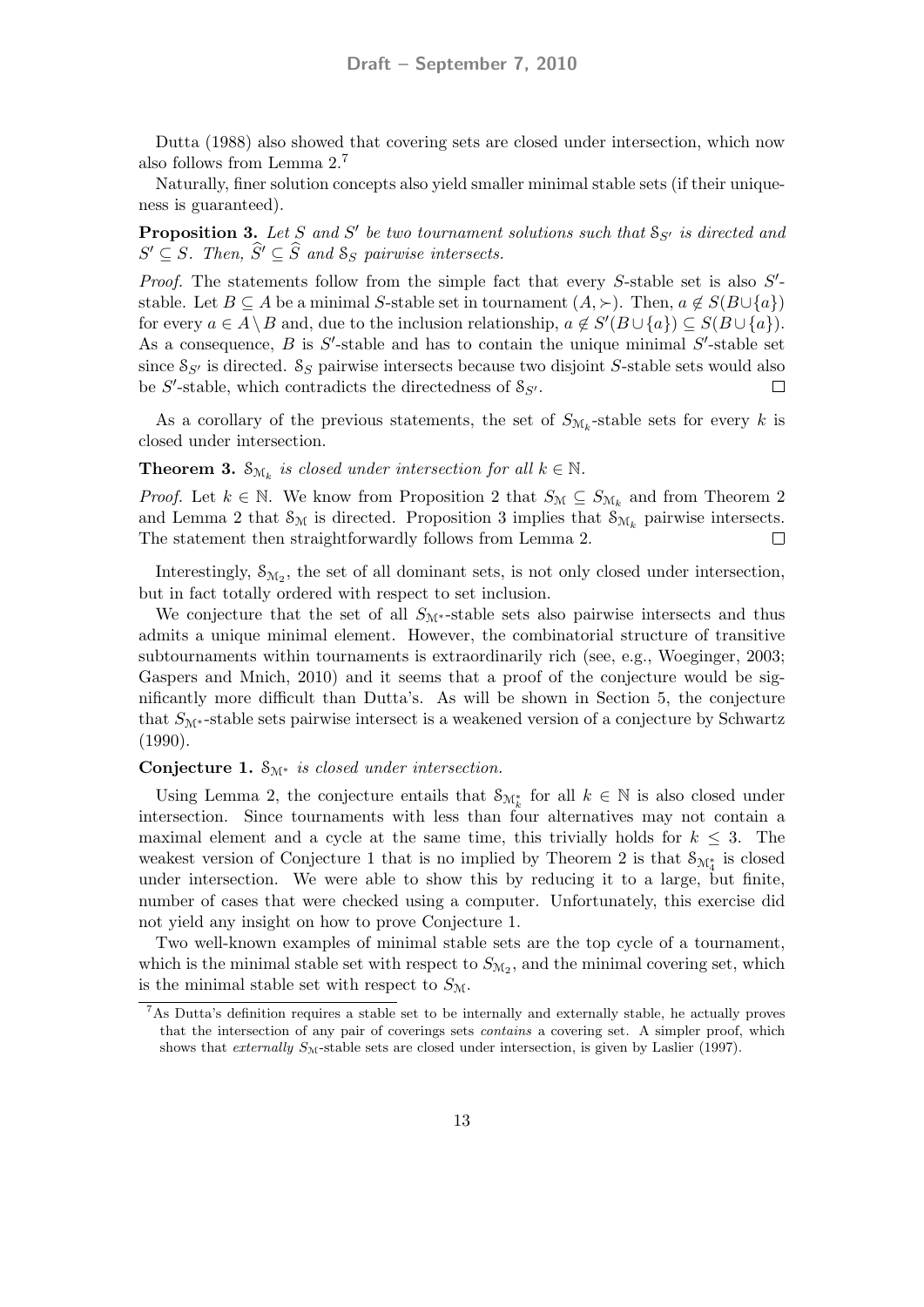**Minimal dominant set.** The *minimal dominant set* (or top cycle) of a tournament  $T = (A, \succ)$  is given by  $TC(T) = S_{\mathcal{M}_2}(T) = CNL$ , i.e., it is the smallest set B such that  $B \succ A \setminus B$  (Good, 1971; Smith, 1973).

**Minimal covering set.** The *minimal covering set* of a tournament  $T$  is given by  $MC(T) = \widehat{S}_{\mathcal{M}}(T) = \widehat{UC}$ , i.e., it is the smallest set B such that for all  $a \in A \setminus B$ , there exists  $b \in B$  so that every alternative in B that is dominated by a is also dominated by b (Dutta, 1988).

The proposed methodology also suggests the definition of a new tournament solution that has not been considered before in the literature.

**Minimal extending set.** The *minimal extending set* of a tournament  $T$  is given by  $ME(T) = S_{\mathcal{M}^*}(T) = BA$ , i.e., it is the smallest set B such that no  $a \in A \setminus B$  is the maximal element of a maximal transitive subset in  $B \cup \{a\}$ .

The minimal extending set will be further analyzed in Section 4.3.

#### 4.2 Properties of Minimal Stable Sets

If  $S_S$  is directed—and we will only be concerned with tournament solutions S for which this is (presumably) the case— $\widehat{S}$  satisfies a number of desirable properties.

**Proposition 4.** Let S be a tournament solution such that  $S_S$  is directed. Then,  $\widehat{S}$ satisfies WSP and IUA.

*Proof.* Clearly, any minimal  $S$ -stable set  $B$  remains  $S$ -stable when losing alternatives are removed or when edges between losing alternatives are modified. In the latter case, B also remains minimal. In the former case, the minimal S-stable set is contained in B.  $\Box$ 

It can be shown that sets that are stable within a stable set are also stable in the original tournament when the underlying tournament solution is defined via a concept of qualified subsets  $Q$ . This lemma will prove very useful when analyzing  $S_Q$ .

**Lemma 3.** Let  $T = (A, \succ)$  be a tournament and Q a concept of qualified subsets. Then,  $S_{\Omega}(B) \subseteq S_{\Omega}(A)$  for all  $B \in S_{\Omega}(A)$ .

Proof. We prove the statement by showing that the following implication holds for all  $B \subseteq A, C \in \mathcal{S}_0(B)$ , and  $a \in A$ :

if  $a \notin S_{\mathcal{Q}}(B \cup \{a\})$  then  $a \notin S_{\mathcal{Q}}(C \cup \{a\}).$ 

To see this, let  $a \notin S_0(B \cup \{a\})$  and assume for contradiction that there exist  $[Q, a] \in$ max<sub>⊆</sub>  $\mathcal{Q}(C \cup \{a\})$ . Then there has to be  $b \in B$  such that  $[Q \cup \{a\}, b] \in \mathcal{Q}(B \cup \{a\})$ because  $[Q, a] \notin \max_{\subset} \mathcal{Q}(B \cup \{a\})$ . Now, if  $b \in C$ , closure and independence imply that  $[Q \cup \{a\}, b] \in \mathcal{Q}(C \cup \{a\})$ , contradicting the maximality of  $[Q, a]$ . If, on the other hand,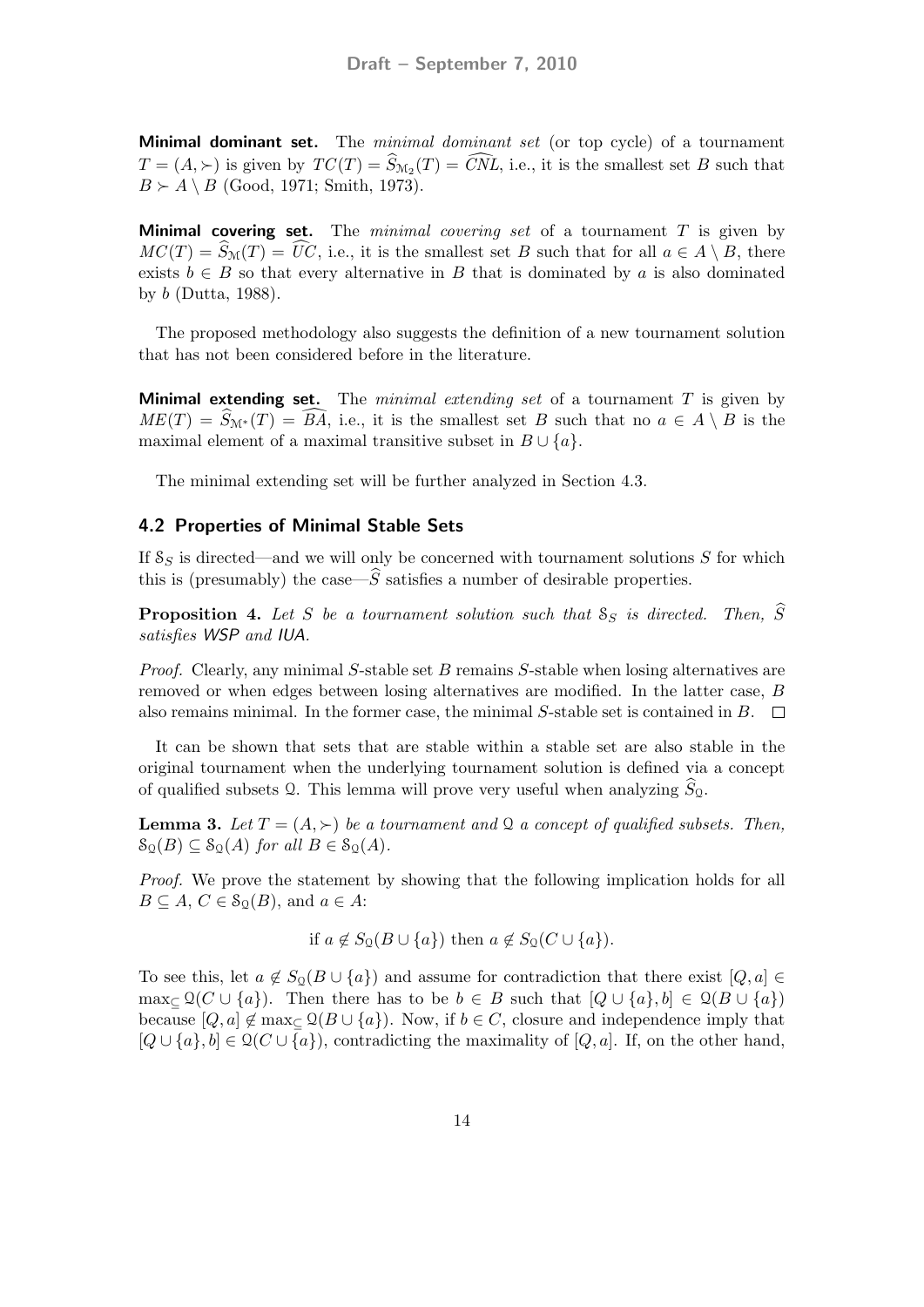$b \in B \setminus C$ , then there has to be  $c \in C$  such that  $[Q \cup \{b\}, c] \in \mathcal{Q}(C \cup \{b\})$ . No matter whether  $c \succ a$  or  $a \succ c$ ,  $Q \cup \{a, c\}$  is isomorphic to  $[Q \cup \{b\}, c]$  and thus also a qualified subset, which again contradicts the assumption that  $[Q, a]$  was maximal.  $\Box$ 

We are now ready to show a number of appealing properties of *unique* minimal stable sets when the underlying solution concept is defined via qualified subsets.

**Theorem 4.** Let  $\Omega$  be a concept of qualified subsets such that  $S_{\Omega}$  is directed. Then,

- (*i*)  $\widehat{S}_\mathcal{Q} \subseteq S_\mathcal{Q}^\infty$ ,
- (ii)  $S_{\mathcal{Q}}(S_{\mathcal{Q}}(T) \cup \{a\}) = S_{\mathcal{Q}}(T)$  for all tournaments  $T = (A, \succ)$  and  $a \in A$  (in particular,  $S_{\mathcal{Q}}(T)$  is internally stable),
- (*iii*)  $S_{\Omega}$  satisfies **SSP**, and

$$
(iv) \ \widehat{S}_\mathfrak{Q} = \widehat{S}_\mathfrak{Q}.
$$

*Proof.* Let  $T = (A, \succ)$  be a tournament. The first statement of the theorem is shown by proving by induction on k that  $S^k_0(T)$  is an  $S_0$ -stable set. For the basis, let  $B = S_0(T)$ . Then,  $S_{\mathcal{Q}}(B \cup \{a\}) \subseteq B$  for every  $a \in A \setminus B$  due to WSP of  $S_{\mathcal{Q}}$  (Proposition 1) and thus B is S<sub>Q</sub>-stable. Now, assume that  $B = S_{\mathcal{Q}}^{k}(T)$  is S<sub>Q</sub>-stable and let  $C = S_{\mathcal{Q}}(B)$ . Again, WSP implies that  $a \notin S_0(C \cup \{a\})$  for every  $a \in B \setminus C$ , i.e.,  $C \in S_0(B)$ . We can thus directly apply Lemma 3 to obtain that  $C = S_0^{k+1}$  $\mathcal{S}_\mathcal{Q}(T) \in \mathcal{S}_\mathcal{Q}(T)$ . As the minimal  $S_\mathcal{Q}$ -stable set is contained in every  $S_{\mathcal{Q}}$ -stable set, the statement follows.

Regarding internal stability, assume for contradiction that  $S_{\mathfrak{Q}}(S_{\mathfrak{Q}}(T)) \subset S_{\mathfrak{Q}}(T)$ . However, Lemma 3 implies that  $S_{\mathcal{Q}}(S_{\mathcal{Q}}(T))$  is  $S_{\mathcal{Q}}$ -stable, contradicting the minimality of  $S_{\mathfrak{Q}}(T)$ . The remainder of the second statement follows straightforwardly from internal stability. If  $S_{\mathcal{Q}}(S_{\mathcal{Q}}(T) \cup \{a\}) = C \subset S_{\mathcal{Q}}(T)$  for some  $a \in A \setminus S_{\mathcal{Q}}(T)$ , WSP implies that  $S_{\mathcal{Q}}(S_{\mathcal{Q}}(T)) \subseteq C$ , contradicting internal stability.

Regarding SSP, let  $B = \widehat{S}_0(T)$  and assume for contradiction that  $C = \widehat{S}_0(A') \subset B$ for some A' with  $B \subseteq A' \subset A$ . Clearly, C is S<sub>Q</sub>-stable not only in A' but also in B, which implies that  $C \in \mathcal{S}_{\mathcal{Q}}(B)$ . According to Lemma 3, C is also contained in  $\mathcal{S}_{\mathcal{Q}}(A)$ , contradicting the minimality of  $S_{\mathcal{Q}}(T)$ .

Finally, for  $S_{\mathcal{Q}}(T) = S_{\mathcal{Q}}(T)$ , we show that every  $S_{\mathcal{Q}}$ -stable set is  $S_{\mathcal{Q}}$ -stable and that every minimal  $S_0$ -stable set is  $S_0$ -stable set. The former follows from  $S_0(T) \subseteq S_0(T)$ , which is a consequence of the first statement of this theorem. For the latter statement, let  $B \in \min_{\subseteq} (\mathcal{S}_{\widehat{S}_{\Omega}}(T))$ . We first show that  $S_{\Omega}(B \cup \{a\}) = B$  for all  $a \in A \setminus B$ . Assume for contradiction that  $S_{\mathfrak{Q}}(B \cup \{a\}) = C \subset B$  for some  $a \in A \setminus B$ . Since  $S_{\mathfrak{Q}}$  satisfies SSP,  $S_{\mathfrak{Q}}(B \cup \{a\}) = C$  for all  $a \in A \setminus B$ . As a consequence, C is  $S_{\mathfrak{Q}}$ -stable in  $B \cup \{a\}$ for all  $a \in A \setminus B$  and, due to the definition of stability, also in A. This contradicts the assumption that B was the minimal S-stable set. Hence,  $S_{\mathfrak{Q}}(B \cup \{a\}) = B$  for all  $a \in A \setminus B$ . By definition of  $S_{\mathcal{Q}}$ , this implies that  $a \notin S_{\mathcal{Q}}(B \cup \{a\})$  and thus that  $B$  is  $S_{\text{Q}}$ -stable.  $\Box$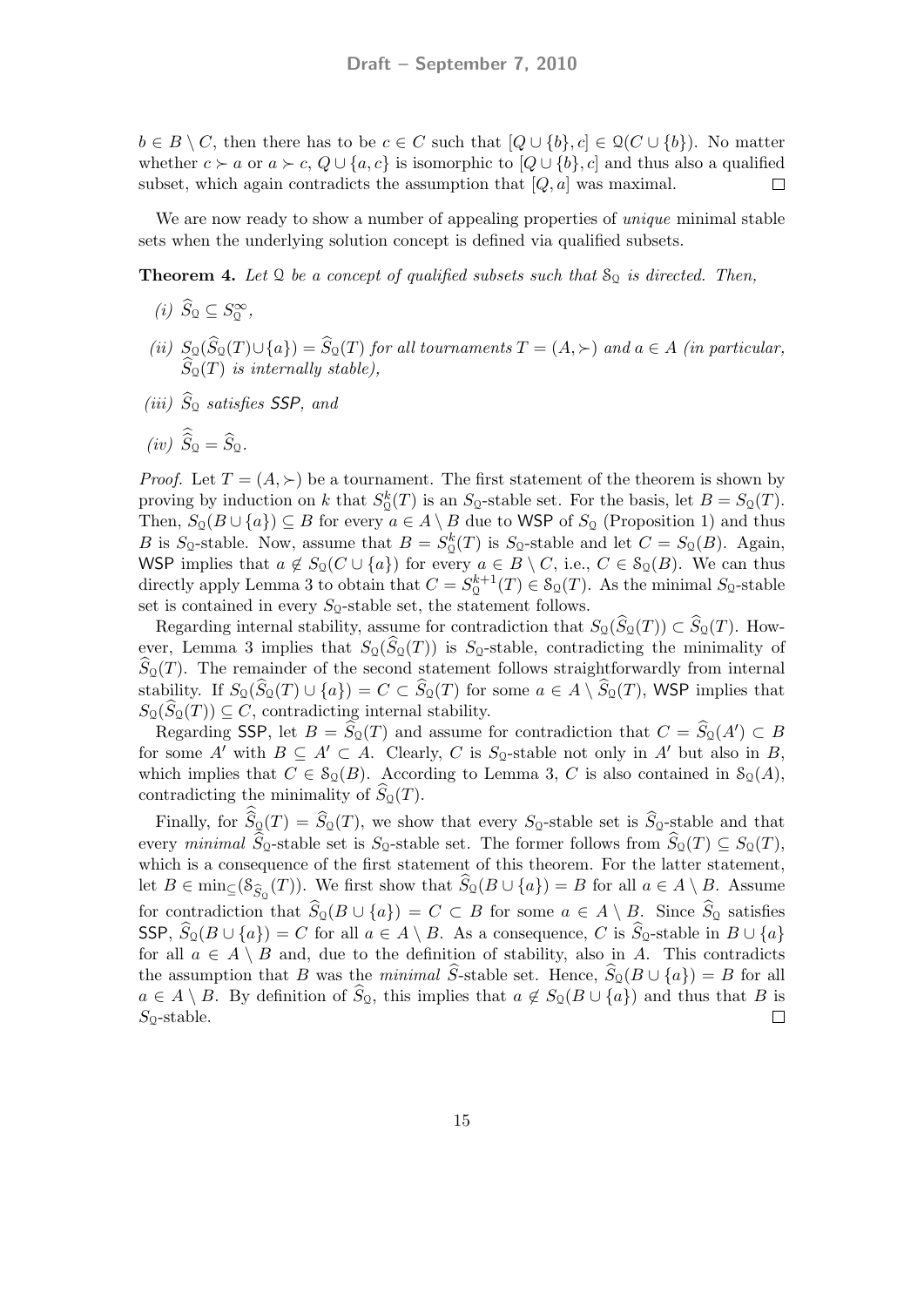The second statement of Theorem 4 allows us to characterize stable sets using the fixed-point formulation mentioned at the beginning of this section, which unifies internal and external stability.

**Corollary 1.** Let Q be a concept of qualified subsets such that  $S_Q$  is directed and  $T =$  $(A, \succ)$  a tournament. Then,

$$
\widehat{S}_{\mathfrak{Q}}(T) = \min_{\subseteq} \{ B \subseteq A \mid B = \bigcup_{a \in A} S_{\mathfrak{Q}}(B \cup \{a\}) \}.
$$

There may very well be more than one internally and externally  $S_0$ -stable set in a tournament. For example, the proof of Theorem 4 implies that  $S_2^{\infty}(T)$  is internally and externally  $S_2$ -stable.

We have already seen that  $S_{\Omega}$  satisfies some of the basic properties defined in Section 2.5. It further turns out that  $\widehat{S}$  inherits monotonicity and composition-consistency from S.

**Proposition 5.** Let S be a tournament solution such that  $S_S$  is directed and S satisfies MON. Then,  $\widehat{S}$  satisfies MON as well.

*Proof.* Let  $T = (A, \succ)$  be a tournament with  $a, b \in A$ ,  $a \in \widehat{S}(T)$ , and  $b \succ a$ , and let the relation  $\succ'$  be identical to  $\succ$  except that  $a \succ' b$ . Denote  $T' = (A, \succ')$  and assume for contradiction that  $a \notin \widehat{S}(T')$ . Then, there has to be a minimal S-stable set  $B \subseteq A \setminus \{a\}$ in T'. We show that B is also S-stable in T, a contradiction. If  $b \notin B$ , this would clearly be the case because S satisfies IUA. If, on the other hand,  $b \in B$ , the only reason for B not to be S-stable in T is that  $a \in S((B \cup \{a\}), \succ)$ . However, monotonicity of S then implies that  $a \in S((B \cup \{a\}), \succ')$ , which is a contradiction because B is S-stable in  $T'$ .  $\Box$ 

**Proposition 6.** Let S be a tournament solution that satisfies COM. Then,  $\widehat{S}$  satisfies COM as well.

*Proof.* Let S be a composition-consistent tournament solution and  $T = (A, \succ)$  $\Pi(\tilde{T}, T_1, \ldots, T_k)$  a product tournament with  $T = (\{1, \ldots, k\}, \tilde{\succ}), T_1 = (B_1, \succ_1), \ldots,$  $T_k = (B_k, \succ_k)$ . For a subset C of A, let  $C_i = C \cap B_i$  for all  $i \in \{1, ..., k\}$  and  $\tilde{C} = \bigcup_{i \colon C_i \neq \emptyset} \{i\}.$  We will prove that  $C \subseteq A$  is S-stable if and only if

- (*i*)  $\tilde{C}$  is *S*-stable in  $\tilde{T}$ , and
- (*ii*)  $C_i$  is S-stable in  $T_i$  for all  $i \in \{1, \ldots, k\}.$

Consider an arbitrary alternative  $a \in A \setminus C$ . For C to be S-stable, a should not be contained in  $S(C \cup \{a\})$ . Since S is composition-consistent, a may be excluded for two reasons. First, a may be contained in an unchosen component, i.e.,  $a \in B_i$  such that  $i \notin S(C \cup \{i\})$ . Secondly, a may not be selected despite being in a chosen component, i.e.,  $a \in B_i$  such that  $i \in S(\tilde{C} \cup \{i\})$  and  $a \notin S(C_i \cup \{a\})$ . This directly establishes the claim above and consequently that  $\widehat{S}$  is composition-consistent.  $\Box$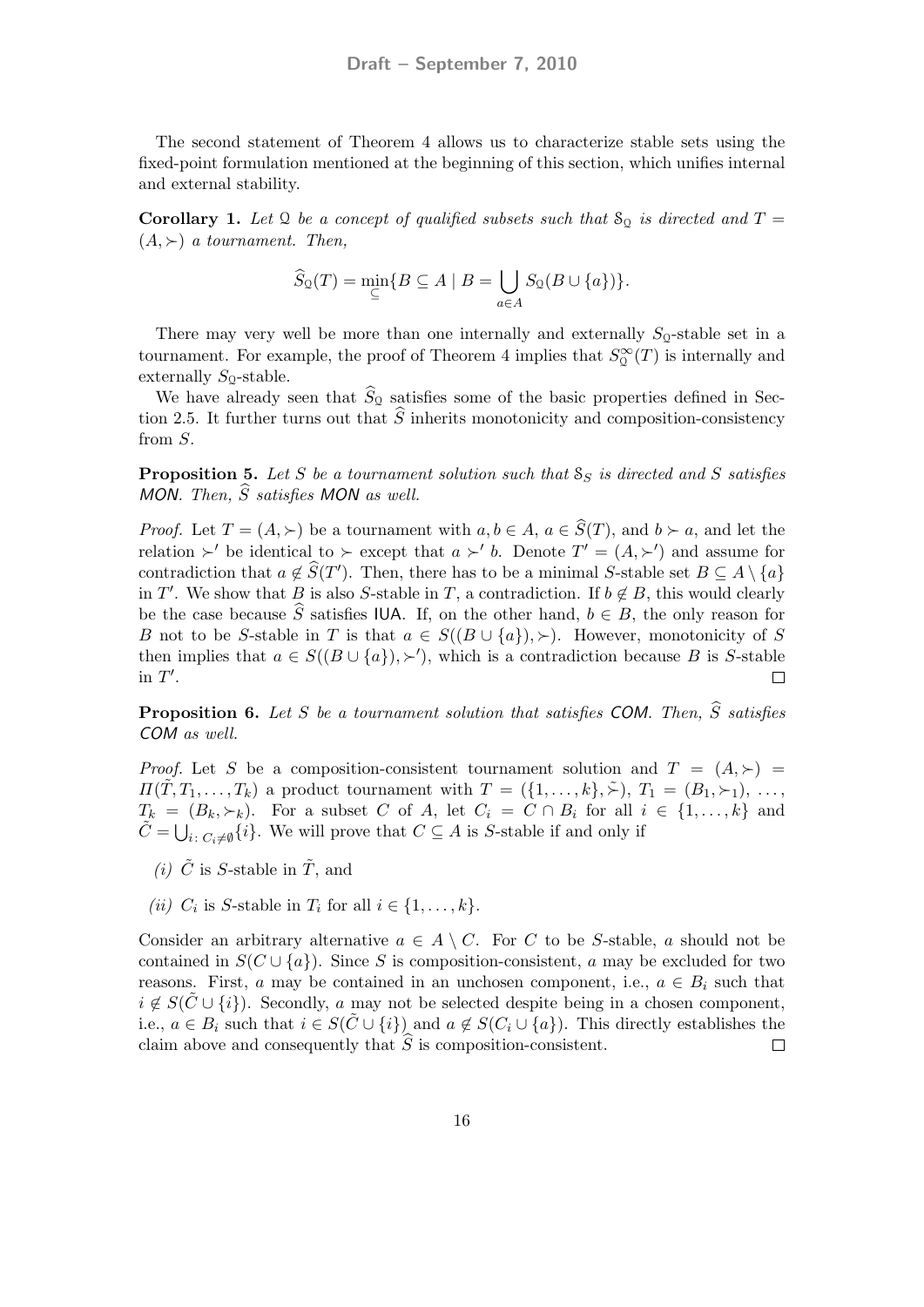The previous propositions and theorems allow us to deduce several known statements about TC and MC , in particular that both concepts satisfy all basic properties and that  $MC$  is a refinement of  $UC^{\infty}$  and satisfies COM.

We conclude this section by generalizing the axiomatization of the minimal covering set (Dutta, 1988) to abstract minimal stable sets. One of the cornerstones of the axiomatization is S-exclusivity, which prescribes under which circumstances a single element may be dismissed from the choice set.<sup>8</sup>

**Definition 14.** A tournament solution  $S'$  satisfies  $S$ -exclusivity if, for every tournament  $T = (A, \succ), S'(T) = A \setminus \{a\}$  implies that  $a \notin S(A)$ .

If S always admits a *unique* minimal S-stable set and  $\hat{S}$  satisfies SSP, which is always the case if S is defined via qualified subsets, then  $\hat{S}$  can be characterized by SSP, Sexclusivity, and inclusion-minimality.

**Proposition 7.** Let S be a tournament solution such that  $S_S$  is directed and  $\hat{S}$  satisfies SSP. Then,  $\hat{S}$  is the finest tournament solution satisfying SSP and S-exclusivity.

*Proof.* Let S be a tournament solution as desired and  $S'$  a tournament solution that satisfies SSP and S-exclusivity. We first prove that  $\hat{S} \subseteq S'$  by showing that  $S'(T)$  is S-stable for every tournament  $T = (A, \succ)$ . Let  $B = S'(T)$  and  $a \in A \setminus B$ . It follows from SSP that  $S'(B \cup \{a\}) = B$  and from S-exclusivity that  $a \notin S(B \cup \{a\})$ , which implies that B is S-stable. Since  $\hat{S}(T)$  is the unique inclusion-minimal S-stable set, it has to be contained in all S-stable sets. The statement now follows from the fact that  $\hat{S}$  satisfies<br>SSP and S-exclusivity SSP and *S*-exclusivity.

Hence, TC is the finest tournament solution satisfying SSP and CNL-exclusivity, MC is the finest tournament solution satisfying  $SSP$  and  $UC$ -exclusivity, and  $ME$  is the finest tournament solution satisfying SSP and BA-exclusivity if Conjecture 1 holds.

#### 4.3 The Minimal Extending Set

As mentioned in Section 4.1, the minimal extending set is a new tournament solution that has not been considered before. In analogy to  $UC$ -stable sets, which are known as covering sets, we will call BA-stable sets extending sets. B is an extending set of tournament  $T = (A, \succ)$  if, for all  $a \notin B$ , every transitive path (or so-called Banks trajectory) in  $B \cup \{a\}$  with maximal element a can be extended, i.e., there is  $b \in B$  such that b dominates every element on the path. In other words,  $B \subseteq A$  is an extending set if for all  $a \in A \setminus B$ ,  $a \notin BA(B \cup \{a\})$ .

If Conjecture 1 is correct, ME satisfies all properties defined in Section 2.5 and is a refinement of BA due to Propositions 4 and 5 and Theorem 4. Assuming that Conjecture 1 holds, Proposition 3 furthermore implies that  $ME$  is a refinement of  $MC$  since every covering set is also an extending set. We refer to Figure 1 for an example tournament T where  $ME(T)$  happens to be *strictly* contained in  $MC(T)$ .<sup>9</sup>

<sup>&</sup>lt;sup>8</sup>UC-exclusivity is the property  $\gamma^{**}$  used in the axiomatization of MC (Laslier, 1997).

<sup>&</sup>lt;sup>9</sup>This is also the case for a tournament of order eight given by Dutta (1990).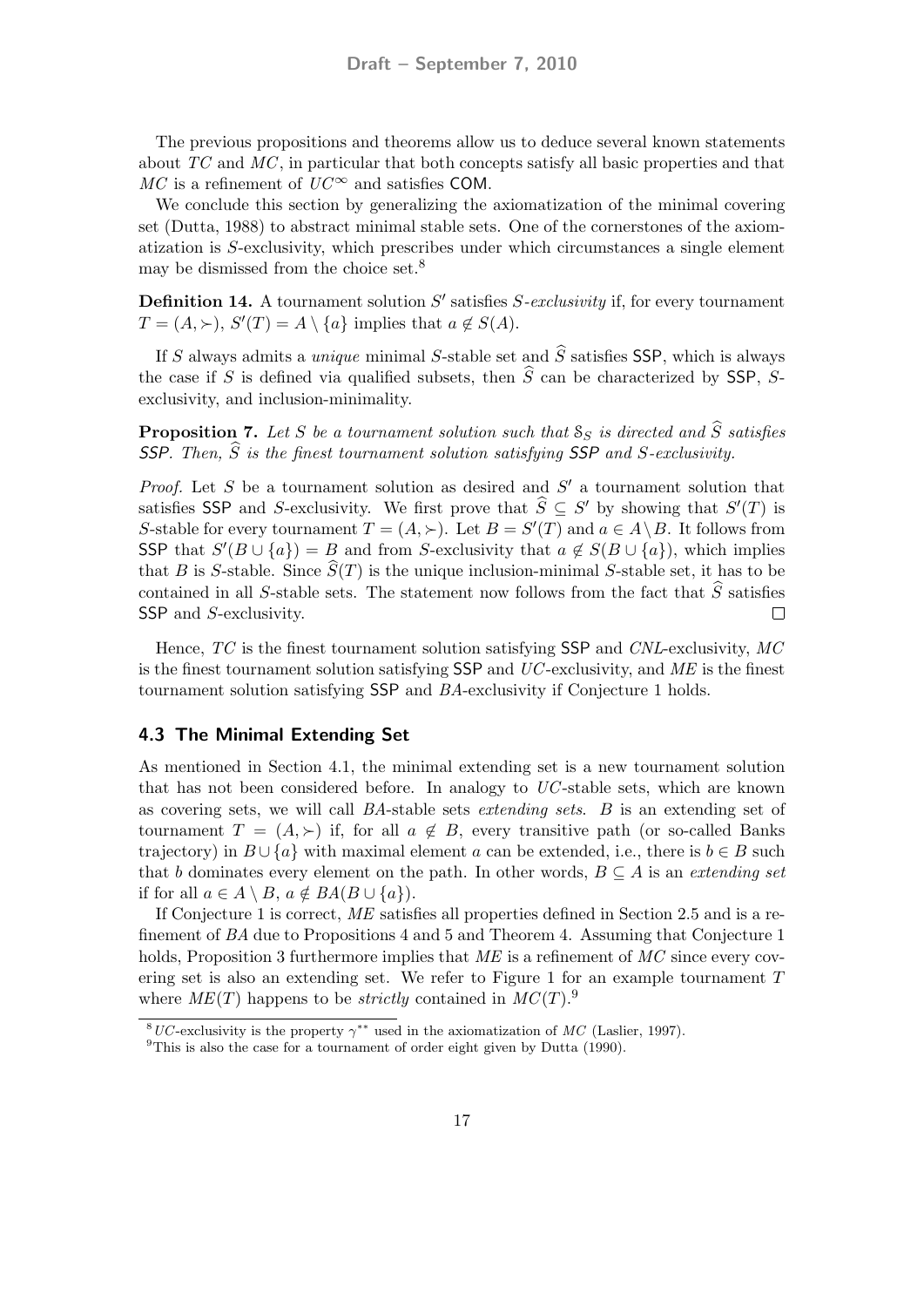

Figure 1: Example tournament  $T = (A, \succ)$  where MC and ME differ  $(MC(T)) = A$  and  $ME(T) = A \setminus \{a_{10}\}\)$ .  $a_{10}$  only dominates  $a_3$ ,  $a_6$ , and  $a_9$ .

A remarkable property of ME is that, just like BA, it is capable of ruling out alternatives in regular tournaments, i.e., it satisfies IRR. No irregular tournament solution is known to satisfy all four basic properties. However, if Conjecture 1 were true, ME would be such a concept.

### 5 Retentiveness and Stability

Motivated by cooperative majority voting, Schwartz (1990) introduced a tournament solution based on a notion he calls *retentiveness*. It turns out that retentiveness bears some similarities to stability. For example, the top cycle can be represented as a minimal stable set as well as a minimal retentive set, albeit using different underlying tournament solutions.

#### 5.1 The Tournament Equilibrium Set

The intuition underlying retentive sets is that alternative  $\alpha$  is only "properly" dominated by alternative b if b is chosen among a's dominators by some underlying tournament solution S. A set of alternatives is then called S-retentive if none of its elements is properly dominated by some outside alternative with respect to  $S<sup>10</sup>$ 

**Definition 15.** Let S be a tournament solution and  $T = (A, \succ)$  a tournament. Then,  $B \subseteq A$  is retentive in T with respect to tournament solution S (or S-retentive) if  $B \neq \emptyset$ and  $S(\overline{D}(b)) \subseteq B$  for all  $b \in B$  such that  $\overline{D}(b) \neq \emptyset$ . The set of S-retentive sets for a given tournament  $T = (A, \succ)$  will be denoted by  $\mathcal{R}_S(T) = \{ B \subseteq A \mid B \text{ is } S\text{-retenitive in } T \}.$ 

<sup>&</sup>lt;sup>10</sup>In analogy to the discussion at the beginning of Section 4.1, a set of alternatives  $B$  may be called retentive if it consists precisely of those alternatives not upset by  $B$ . Here,  $a$  is upset by  $B$  if  $a \notin \bigcup_{b \in B} S(\overline{D}(b))$  for some underlying solution concept S.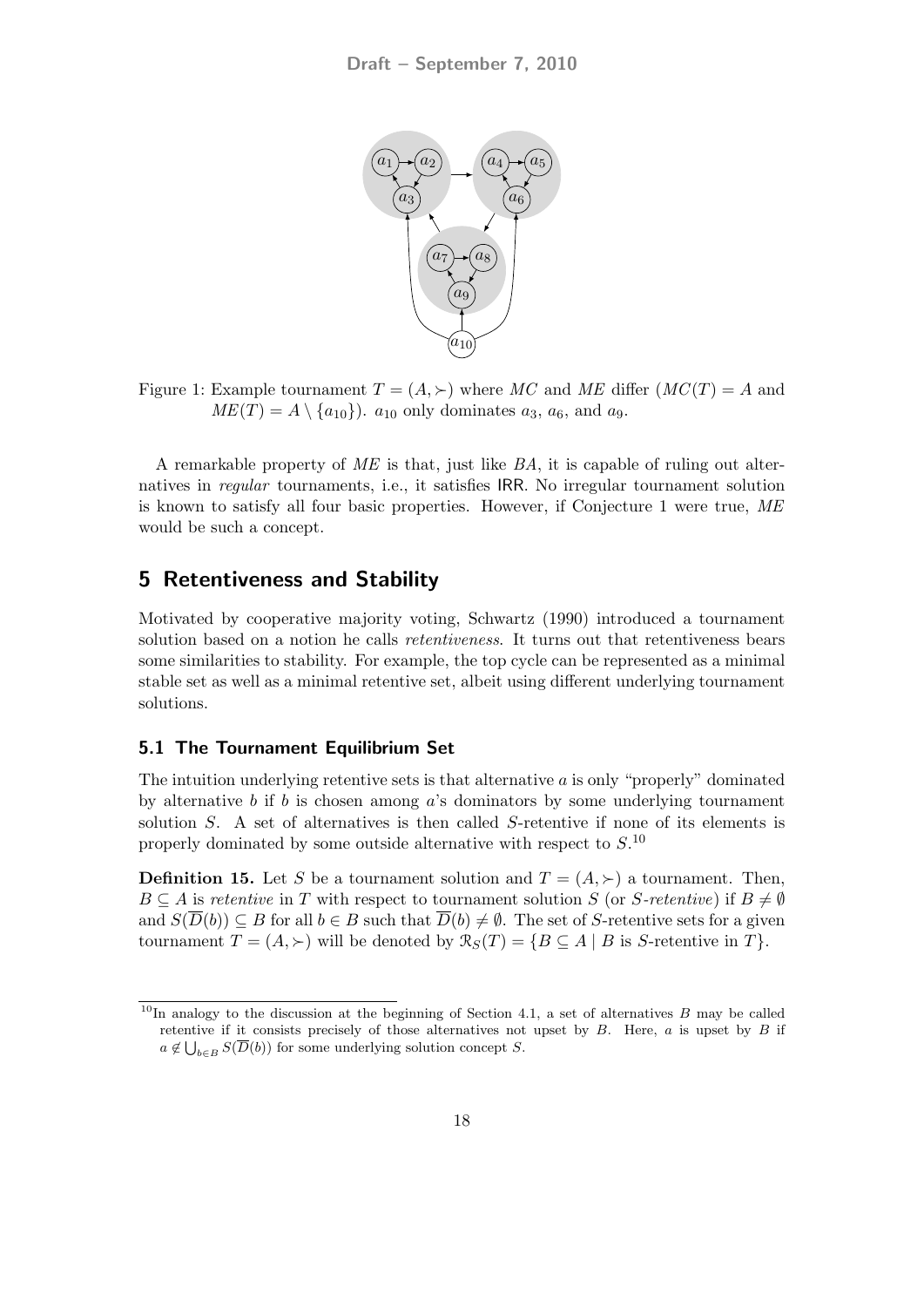S-retentive sets are guaranteed to exist since the set of all alternatives  $A$  is trivially S-retentive in  $(A, \succ)$  for all tournament solutions S. In analogy to Definition 13, the union of minimal S-retentive sets defines a tournament solution.

**Definition 16.** Let S be a tournament solution. Then, the tournament solution  $\check{S}$  is defined as

$$
\mathring{S}(T) = \bigcup \min_{\subseteq} (\mathcal{R}_S(T)).
$$

It is easily verified that  $\hat{S}$  is well-defined as a tournament solution as there are no S-retentive sets that do not contain the Condorcet winner whenever one exists.

As an example, consider the tournament solution  $S_{\mathcal{M}_1}$  that always returns all alternatives, i.e.,  $S_{\mathcal{M}_1}((A, \succ)) = A$ . The unique minimal retentive set with respect to  $S_{\mathcal{M}_1}$  is the top cycle, that is  $TC = \widehat{S}_{M_2} = \widehat{S}_{M_1}$ .

Schwartz introduced retentiveness in order to recursively define the tournament equi*librium set* ( $TEQ$ ) as the union of minimal  $TEQ$ -retentive sets. This recursion is welldefined because the order of the dominator set of any alternative is strictly smaller than the order of the original tournament.

Definition 17 (Schwartz, 1990). The *tournament equilibrium set* (TEQ) of a tournament T is defined recursively as  $TEQ(T) = TEQ(T)$ .

In other words, TEQ is the unique fixed point of the ∘-operator.

Schwartz conjectured that every tournament admits a unique minimal TEQ-retentive set. Despite several attempts to prove or disprove this statement (e.g., Laffond et al., 1993a; Houy, 2009), the statement has remained a conjecture. A recent computer analysis failed to find a counter-example in all tournaments of order 12 or less and a fairly large number of random tournaments (Brandt et al., 2010).

#### **Conjecture 2** (Schwartz, 1990).  $\mathcal{R}_{TEQ}$  is directed.

It is easily appreciated that the non-empty intersection of two S-retentive sets is also S-retentive. As a consequence, Conjecture 2 is equivalent to the statement that there are no two disjoint TEQ-retentive sets in any tournament. Unfortunately, and somewhat surprisingly, it is not known whether  $TEQ$  satisfies any of the basic properties defined in Section 2.5. However, Laffond et al. (1993a) and Houy (2009) have shown that TEQ satisfies any of the basic properties if and only if  $\mathcal{R}_{TEQ}$  is directed, and is strictly contained in  $MC$  if  $\mathcal{R}_{TEQ}$  is directed. We will strengthen the last statement by showing that TEQ is also strictly contained in ME if  $\mathcal{R}_{TEQ}$  is directed.

#### 5.2 Inclusion of TEQ in ME

In Section 3.2, the Banks set was characterized as the finest tournament solution satisfying strong retentiveness. It turns out that, if  $\mathcal{R}_{TEQ}$  is directed, TEQ is the finest tournament solution satisfying a very natural weakening of strong retentiveness, where the inclusion of the choice sets of dominator sets is only required to hold for alternatives contained in the original choice set.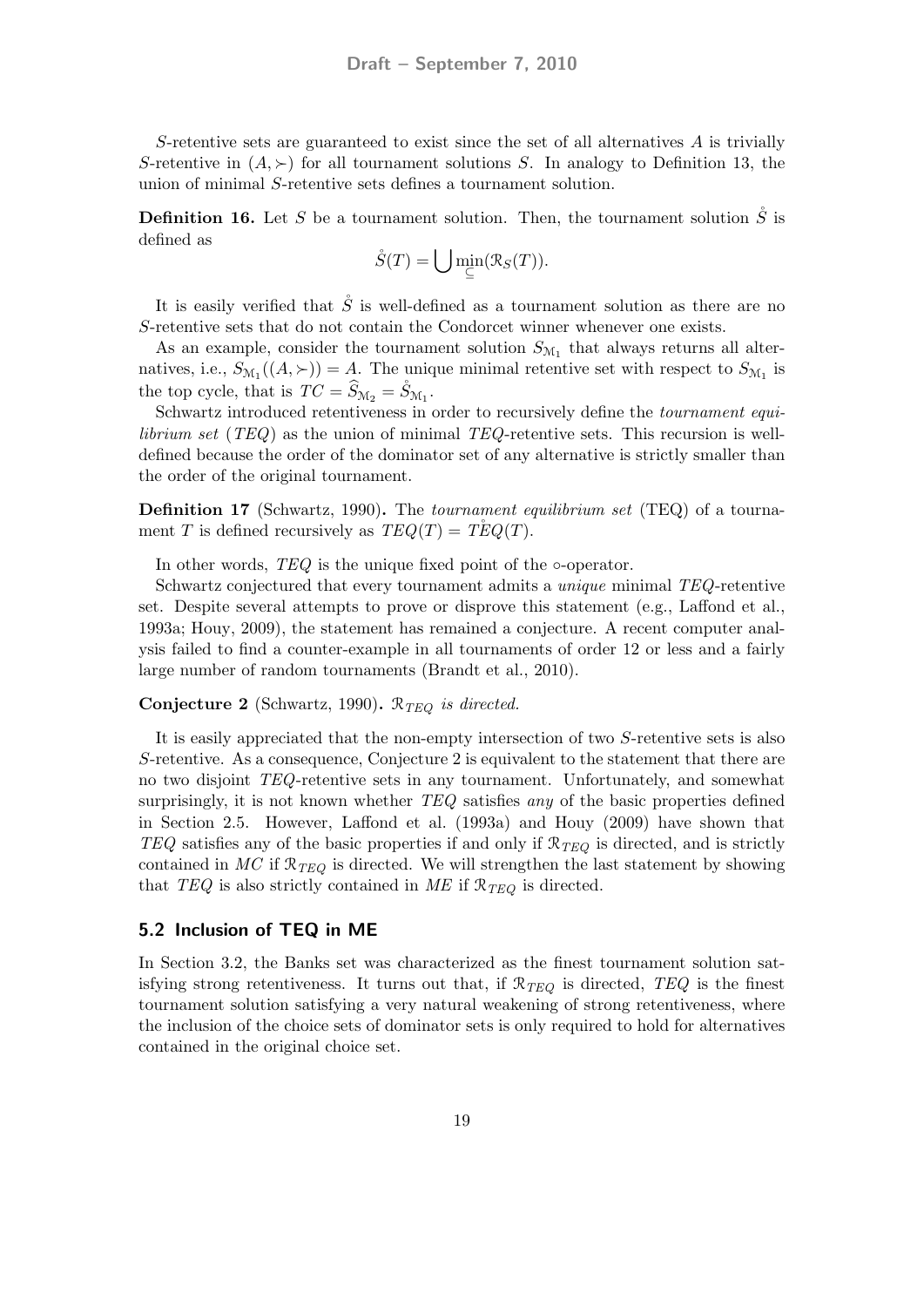**Definition 18.** A tournament solution S satisfies (weak) retentiveness if  $S(\overline{D}(a)) \subseteq$  $S(T)$  for all tournaments T and  $a \in S(T)$ .

In other words, a tournament solution S satisfies retentiveness if and only if  $S(T)$  is Sretentive for all tournaments T. It follows from Schwartz's axiomatization of TEQ that TEQ is the finest tournament solution satisfying retentiveness, given that Conjecture 2 is true.

Theorem 5 (Schwartz, 1990). TEQ is the finest tournament solution satisfying retentiveness if  $\mathcal{R}_{TEO}$  is directed.

The fact that  $S_{\mathcal{Q}}$  satisfies strong retentiveness for every concept of qualified subsets Q can be used to show that every  $S_Q$ -stable set is  $S_Q$ -retentive, which has a number of useful consequences.

**Lemma 4.** Let  $\Omega$  be a concept of qualified subsets such that  $S_{S_{\Omega}}$  is directed for all tournaments of order n or less. Then,  $S_{S_{\mathcal{Q}}}(T) \subseteq \mathcal{R}_{\widehat{S}_{\mathcal{Q}}}(T)$  for all tournaments T of order  $n+1$ .

*Proof.* Let  $T = (A, \succ)$  be a tournament of order  $n + 1$ ,  $B \in S_{S_0}(T)$ ,  $b \in B$ , and  $C = \overline{D}_B(b)$ . We show that C is  $S_Q$ -stable in  $\overline{D}(b)$ . Let  $a \in \overline{D}(b) \setminus B$  and consider the tournament restricted to  $C \cup \{a\}$ . We know from B's stability that  $S_{\mathfrak{Q}}(B \cup \{a\}) \subseteq B$ . Furthermore, since  $S_0$  satisfies strong retentiveness (Lemma 1),  $S_0(C \cup \{a\}) \subseteq C$ , which shows that C is S<sub>Q</sub>-stable in  $C \cup \{a\}$ .  $C \cup \{a\}$  is of order n or less. Hence, there is a unique minimal  $S_0$ -stable set in  $C \cup \{a\}$ , which is contained in C.  $\Box$ 

**Theorem 6.** Let  $\mathcal{Q}$  be a concept of qualified subsets. Then,

- (i)  $S_{\mathcal{Q}}$  satisfies retentiveness if  $S_{\mathcal{Q}}$  is directed,
- (ii)  $S_Q$  is directed if  $\mathcal{R}_{TEQ}$  is directed, and
- (iii)  $TEQ \subseteq S_{\mathfrak{Q}}$  if  $\mathcal{R}_{TEQ}$  is directed.

*Proof.* We prove all statements simultaneously by induction on the tournament order  $n$ . The basis is straightforward. Now, assume that all three implications hold for tournaments of order n or less. If  $S_0$  is directed for tournaments of order  $n + 1$  or less, we can apply Lemma 4 to show that every  $S_0$ -stable set is  $S_0$ -retentive in such tournaments. Hence,  $S_{\mathcal{Q}}$  satisfies retentiveness and the first statement holds for tournaments of order  $n+1$ .

For the second statement, assume for contradiction that there is a tournament  $T =$  $(A, \succ)$  of order  $n + 1$  that contains two disjoint  $S_9$ -stable sets  $B_1$  and  $B_2$  (while  $S_9$  is directed for all tournaments of order n or less and  $\mathcal{R}_{TEQ}$  is directed for all tournaments of order  $n + 1$  or less, including T). It follows from Lemma 4 that  $B_1$  and  $B_2$  are also  $S_9$ -retentive. Moreover, the induction hypothesis of the third statement implies that  $TEQ(\overline{D}(a)) \subseteq S_{\mathfrak{Q}}(\overline{D}(a))$  for all  $a \in A$ , which implies that  $B_1$  and  $B_2$  are TEQ-retentive, a contradiction.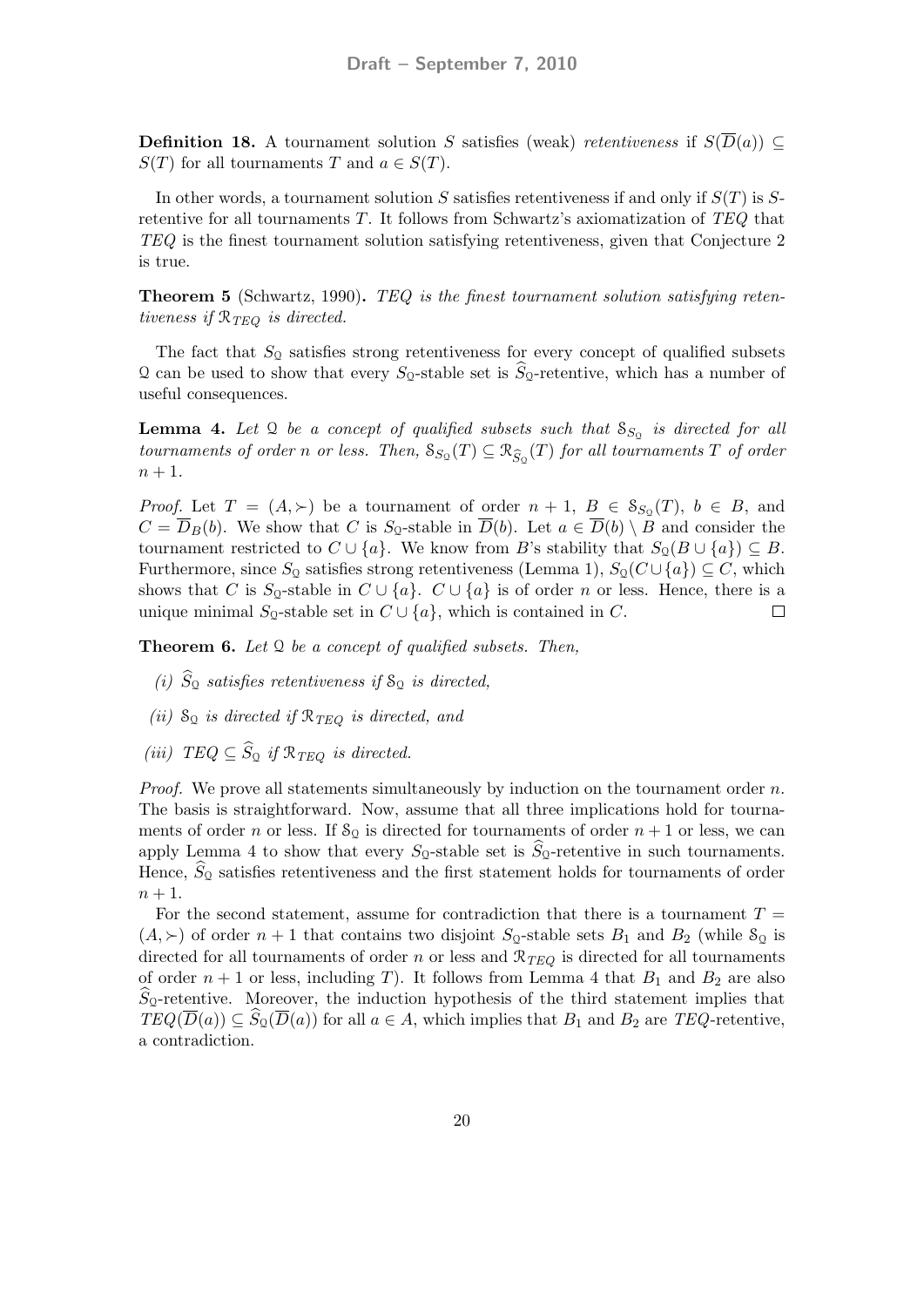In order to show the third statement, let  $\mathcal{R}_{TEQ}$  be directed for tournaments of order  $n + 1$  or less. It follows from the second implication that  $S_0$  of such tournaments is directed as well and from the first that  $S_{\mathcal{Q}}$  satisfies retentiveness for such tournaments. We know from Theorem 5 that  $TEQ$  is contained in all tournament solutions that satisfy retentiveness. Hence,  $TEQ(T) \subseteq S_{\mathcal{Q}}(T)$  for all tournaments of order  $n + 1$ .  $\Box$ 

In other words, TC and MC satisfy retentiveness and ME satisfies retentiveness if Conjecture 1 holds. Furthermore, Conjecture 2 is at least as strong as Conjecture 1. Similarly, the directedness of  $\mathcal{S}_{M}$ , which was proved by Dutta (1988) (see Theorem 2), also follows from Conjecture 2. Finally, given that Conjecture 2 holds, TEQ is a refinement of all tournament solutions  $S_{\Omega}$  where  $\Omega$  is a concept of qualified subsets. In particular, we have the following.

#### Corollary 2. TEQ  $\subseteq$  ME if  $\mathcal{R}_{TEO}$  is directed

The remaining question is whether TEQ and ME are actually different solution concepts. The tournament given in Figure 2 demonstrates that this is indeed the case.



Figure 2: Example tournament  $T = (A, \succ)$  where ME and TEQ differ  $(ME(T) = A$ and  $TEQ(T) = A \setminus \{a_5\}$ . In particular,  $A \setminus \{a_5\}$  is no extending set since  $a_5 \in BA(A)$  via the non-extendable transitive set  $\{a_5, a_6, a_7, a_8\}.$ 

#### 5.3 TEQ as a Minimal Stable Set

A natural question is whether TEQ itself can be represented as a minimal stable set. The following two lemmas establish that this is indeed the case if  $\mathcal{R}_{TEQ}$  is directed. We first show that every S-retentive set is  $\mathring{S}$ -stable if S satisfies WSP for strictly smaller tournaments.

**Lemma 5.** Let S be a tournament solution that satisfies WSP for all tournaments of order n or less. Then,  $\mathcal{R}_S(T) \subseteq \mathcal{S}_{\hat{\mathcal{S}}}(T)$  for all tournaments T of order  $n+1$ .

*Proof.* Let  $T = (A, \succ)$  be a tournament or order  $n + 1$  and B an S-retentive set in A. If  $B = A$ , the statement is trivially satisfied. Otherwise, let  $a \in A \setminus B$ . We first show that B is S-retentive in  $B \cup \{a\}$ . Let b be an arbitrary alternative in B. S-retentiveness implies  $S(D(b)) \subseteq B$  and WSP implies  $S(D_{B\cup \{a\}}(b)) \subseteq S(D(b))$ . As a consequence,  $S(D_{B\cup\{a\}}(b))\subseteq B$ , and thus B is S-retentive in  $B\cup\{a\}$ . It remains to be shown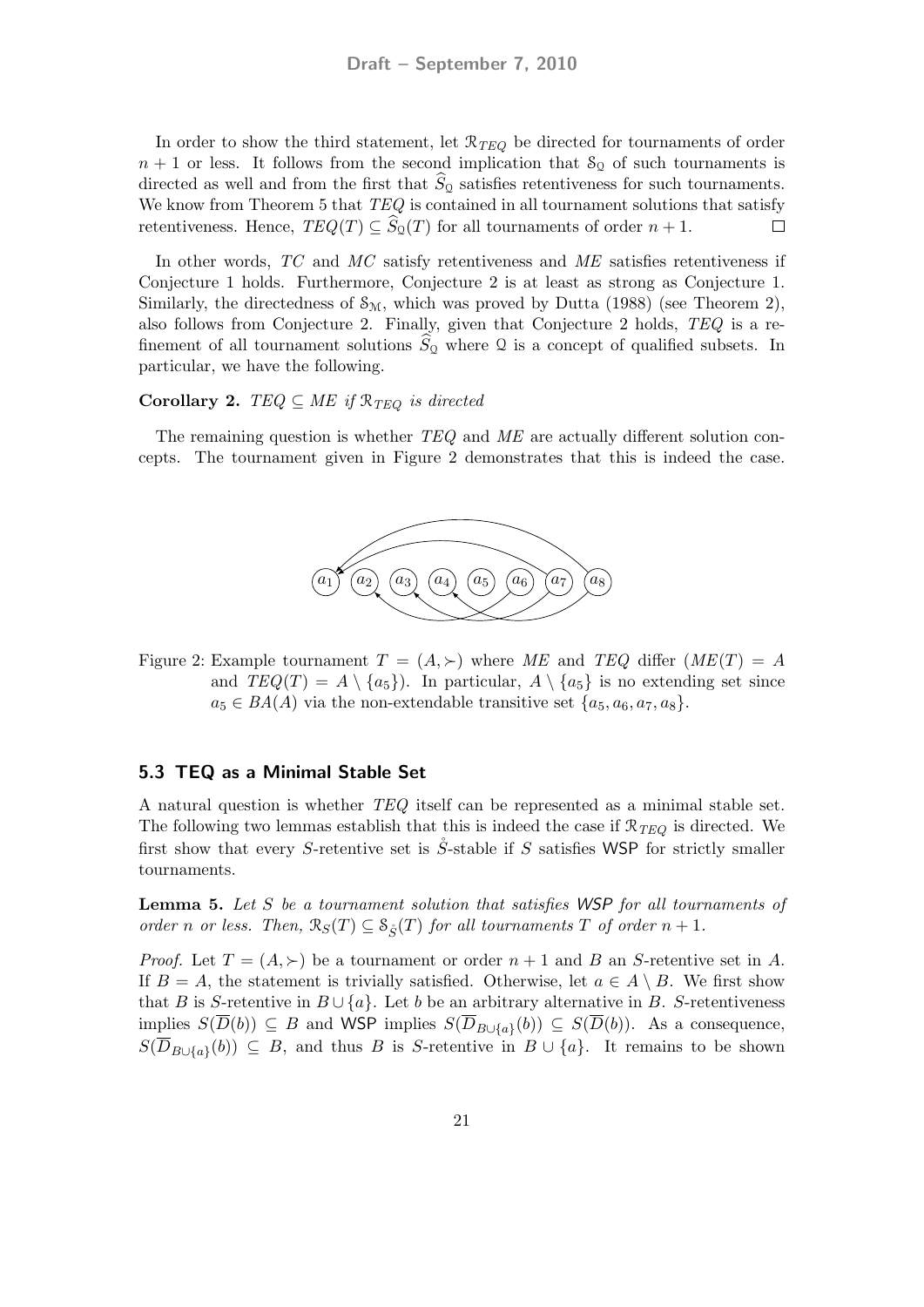that a is not contained in another minimal S-retentive subset of  $B \cup \{a\}$ . Assume for contradiction that a is contained in some minimal S-retentive set. If  $\{a\}$  itself were an S-retentive set, a would be the Condorcet winner in  $B\cup\{a\}$ , contradicting the fact that B is S-retentive in  $B \cup \{a\}$ . Now let  $C \subset B \cup \{a\}$  with  $a \in C$  and  $|C| > 1$  be a minimal S-retentive set. This implies that  $B \cap C$  is also S-retentive, contradicting the minimality of C. It follows that B is  $\check{S}$ -stable.  $\Box$ 

The next lemma shows that every every TEQ-stable set is also TEQ-retentive, assuming the directedness of  $\mathcal{R}_{TEO}$ .

### **Lemma 6.**  $S_{TEQ} \subseteq \mathcal{R}_{TEQ}$  if  $\mathcal{R}_{TEQ}$  is directed.

*Proof.* We prove the statement by induction on the tournament order  $n$ . We may assume that  $\mathcal{R}_{TEQ}$  is directed for all tournaments of order  $n + 1$  or less and that  $\mathcal{S}_{TEQ} \subseteq$  $\mathcal{R}_{TEO}$  for all tournaments of order n or less. Let  $T = (A, \succ)$  be a tournament of order  $n + 1$  and  $B \subseteq A$  a TEQ-stable set in T. In other words, if we let  $A \setminus B =$  $\{a_1, \ldots, a_k\}$ , then  $TEQ(B \cup \{a_i\}) \subseteq B$  for all  $1 \leq i \leq k$ . Now, in order to show that B is TEQ-retentive, consider an arbitrary  $b \in B$  and let  $C = \overline{D}_B(b)$ . By definition of TEQ, TEQ( $C \cup \{a_i\}$ )  $\subseteq C$  for all  $a_i \in \overline{D}_{A \setminus B}(b)$ , i.e., C is TEQ-stable in  $\overline{D}(b)$ . Since  $S_{TEO}(\overline{D}(b)) \subseteq \mathcal{R}_{TEO}(\overline{D}(b)),$  C is also TEQ-retentive in  $\overline{D}(b)$  and, due to the directedness of  $\mathcal{R}_{TEO}(\overline{D}(b)), \, TEQ(\overline{D}(b)) \subseteq C.$  Hence, B is TEQ-retentive in T.  $\Box$ 

We have now cleared the ground for the main result of this section.

**Theorem 7.** S<sub>TEQ</sub> is directed if and only if  $\mathcal{R}_{TEQ}$  is directed. TEQ =  $\widehat{TEQ}$  if  $\mathcal{R}_{TEQ}$  is directed.

Proof. We first prove the following two implications by induction on the tournament order n: (i) if  $\mathcal{R}_{TEQ}$  is directed, then TEQ satisfies WSP and  $\mathcal{R}_{TEQ} \subseteq \mathcal{S}_{TEQ}$ ; (ii) if  $S_{TEQ}$  is directed, then  $\mathcal{R}_{TEQ}$  is directed.

The basis is straightforward. Assume that both implications hold for tournaments of order n and let  $T = (A, \succ)$  be a tournament of order  $n + 1$ . In order to prove the first statement, assume that  $\mathcal{R}_{TEQ}$  is directed for all tournaments of order  $n+1$  or less and let  $B \subseteq A$  such that  $TEQ(T) \subseteq B$ . The induction hypothesis implies that  $TEQ$  satisfies WSP in all dominator sets  $\overline{D}(a)$  for  $a \in A$ . Hence,  $TEQ(T)$  is  $TEQ$ -retentive in B and, due to the directedness of  $\mathcal{R}_{TEQ}(T)$ ,  $TEQ(B) \subseteq TEQ(T)$ . Moreover, Lemma 5 shows that  $\mathcal{R}_{TEQ}(T) \subseteq \mathcal{S}_{TEQ}(T)$  since  $TEQ = TEQ$  by definition.

For the second statement, assume that  $S_{TEQ}$  is directed for tournaments of order  $n+1$ or less. It follows from the induction hypothesis that  $\mathcal{R}_{TEQ}$  is directed for tournaments of order n or less and from the induction hypothesis of the first statement that  $TEQ$  satisfies WSP in these tournaments. Now, assume for contradiction that there two disjoint  $TEQ$ retentive sets in  $T$ . According to Lemma 5, these sets are also  $TEQ$ -stable, which contradicts the directedness of  $\mathcal{S}_{TEQ}(T)$ .

Finally, assume that  $\mathcal{R}_{TEQ}$  is directed. The first statement and Lemma 6 establish that  $\mathcal{R}_{TEQ} = \mathcal{S}_{TEQ}$  and hence that  $TEQ = \overline{TEQ}$ . As a consequence,  $\mathcal{S}_{TEQ}$  has to be directed as well, which concludes the proof. directed as well, which concludes the proof.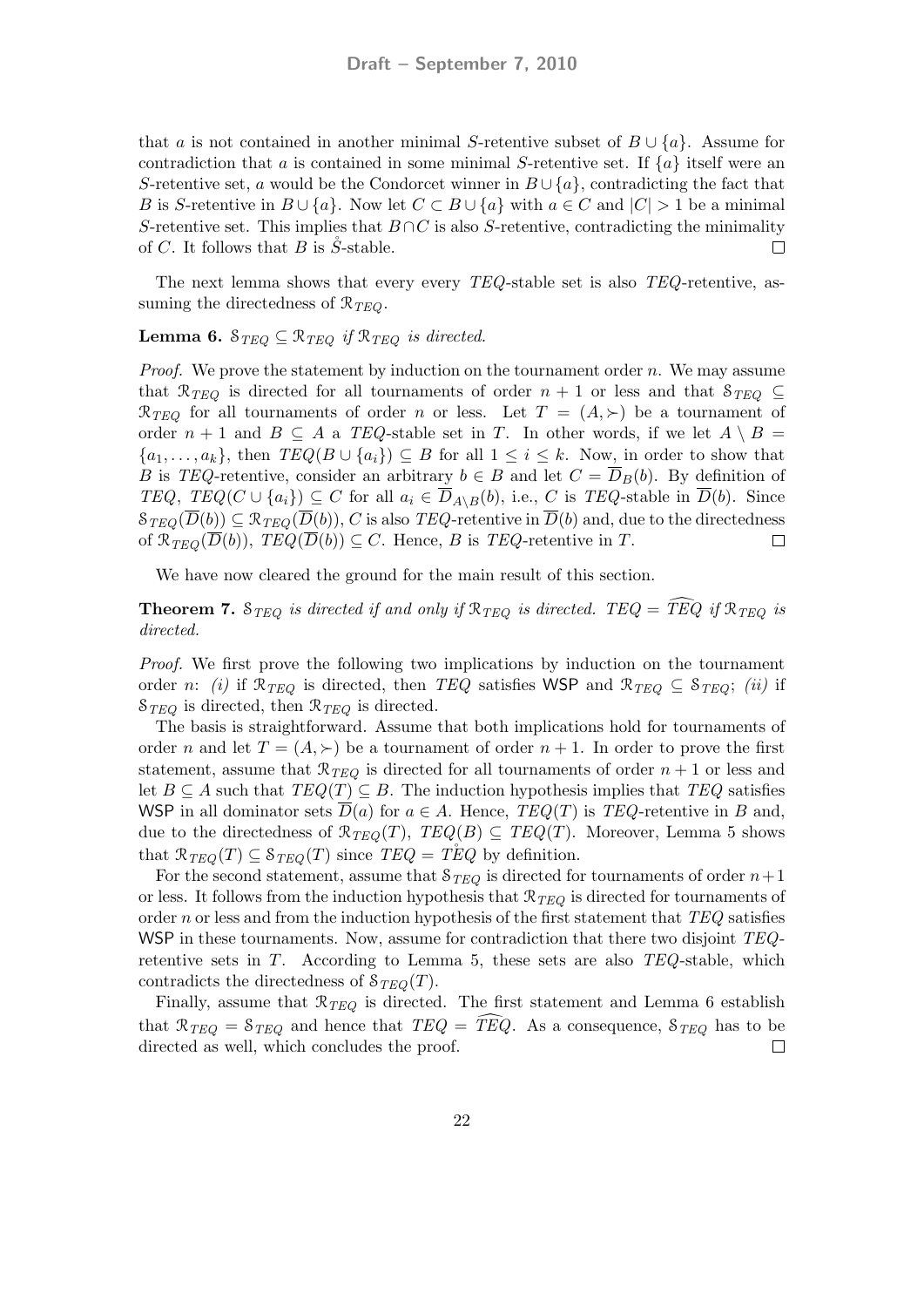Combining the previous theorem and the definition of TEQ, Conjecture 2 entails that

$$
TEQ = T\overset{\circ}{E}Q = \widehat{TEQ}.
$$

### 6 Quantitative Concepts

In Section 3, several solution concepts were defined by collecting the maximal elements of inclusion-maximal qualified subsets. In this section, we replace maximality with respect to set inclusion by maximality with respect to cardinality, i.e., we look at qualified subsets containing the largest number of elements.

#### 6.1 Maximal Qualified Subsets

For every set of finite sets S, define  $\max_{\leq} (S) = \{ S \in S \mid |S| \geq |S'| \text{ for all } S' \in S \}.$  In analogy to Definition 10, we can now define a solution concept that yields the maximal elements of the largest qualified subsets.

**Definition 19.** Let  $\Omega$  be a concept of qualified subsets. Then, the tournament solution  $S_0^{\#}$  $\mathcal{Q}^{\#}$  is defined as

$$
S_{{\mathfrak{Q}}}^{\#}(T)=\{\max_{\prec}(B)\mid B\in \max_{\le}( {\mathfrak{Q}}(T))\}.
$$

Obviously,  $S_0^{\#} \subseteq S_0$  for all concepts of qualified subsets Q. For the concept of qualified subsets M, i.e., the set of subsets that admit a maximal element, we obtain the Copeland set.

**Copeland set.**  $S^{\#}_{\mathcal{M}}(T)$  returns the *Copeland set CO(T)* of a tournament T, i.e., the set of all alternatives whose dominion is of maximal size (Copeland, 1951).<sup>11</sup>

#### 6.2 Minimal Stable Sets

When the Copeland set is taken as the basis for stable sets, some tournaments contain more than one inclusion-minimal externally stable set and, even worse, do not admit a set that satisfies both internal and external stability (see Figure 3 for an example).

However, as it turns out, every tournament is the summary of some tournament consisting only of homogeneous components that admits a unique internally and externally  $CO$ -stable set. For example, when replacing  $a_4$  and  $a_5$  in the tournament given in Figure 3 with 3-cycle components, the set of all alternatives is internally and externally stable. The following definition captures this strengthened notion of stability.

**Definition 20.** Let S be a tournament solution and  $\tilde{T} = (\{1, ..., k\}, \tilde{\succ})$  a tournament. Then,  $\tilde{B} \subseteq \{1, \ldots, k\}$  is *strongly stable* with respect to tournament solution

<sup>&</sup>lt;sup>11</sup>This set is usually attributed to Copeland despite the fact that Zermelo (1929) and Llull (as early as 1283, see Hägele and Pukelsheim 2001) have suggested equivalent concepts much earlier.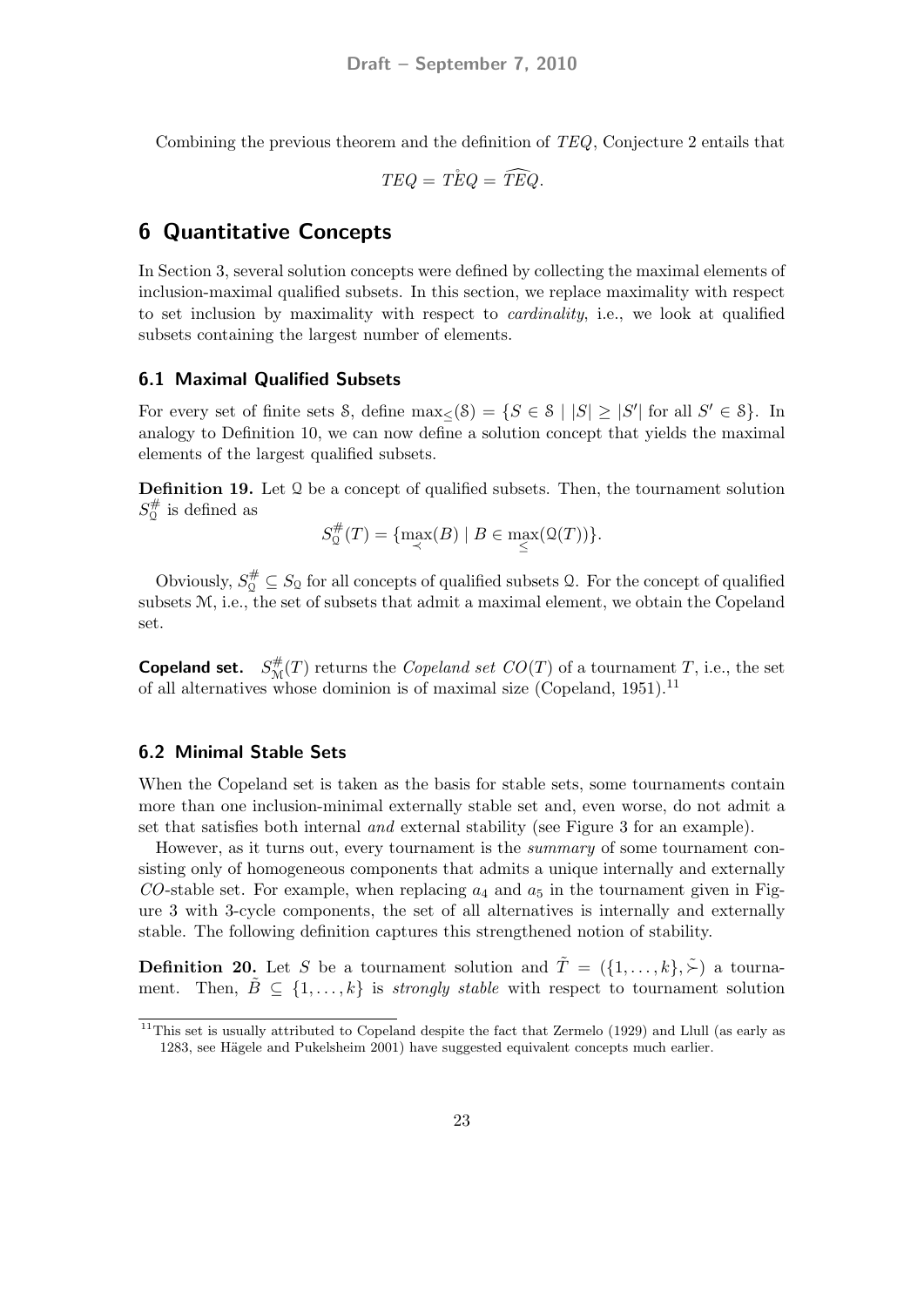

Figure 3: Example tournament  $T = (A, \succ)$  that does not contain an internally and externally  $CO$ -stable set. There are eight externally  $CO$ -stable sets (e.g.,  $A$ ,  ${a_2, a_3, a_4, a_5}$ , or  ${a_1, a_2, a_5}$ , none of which is internally stable.

S (or strongly S-stable) if there exist homogeneous tournaments  $T_1, \ldots, T_k$  on k disjoint sets  $B_1, \ldots, B_k \subseteq X$  such that  $B = \bigcup_{i \in \tilde{B}} B_i$  is internally and externally S-stable in  $T = \Pi(\tilde{T}, T_1, \ldots, T_k)$ . The set of strongly S-stable sets for a given tournament  $T = (A, \succ)$  will be denoted by  $\tilde{S}_S(T) = \{ B \subseteq A \mid B \text{ is strongly } S\text{-stable in } T \}.$ 

Now, in analogy to  $\hat{S}$ , we can define a tournament solution that yields the minimal strongly S-stable set with respect to some underlying tournament solution S.

**Definition 21.** Let S be a tournament solution. Then, the tournament solution  $\widehat{S}$  is defined as \_

$$
\widehat{S}(T) = \bigcup \min_{\subseteq} (\widetilde{S}_S(T)).
$$

The following result follows from observations made independently by Laffond et al. (1993b) and Fisher and Ryan (1995) (see also Laslier, 1997, 2000).

**Theorem 8** (Laffond et al., 1993b).  $|\tilde{\mathcal{S}}_{S_{\mathcal{M}}^{\#}}(T)| = 1$  for all tournaments T.

The unique strongly stable set with respect to the Copeland set is known as the bipartisan set.

**Bipartisan set.** The *bipartisan set* of a tournament T is given by  $BP(T) = \widehat{S}_{\mathcal{M}}^{\#}(T)$ . It was originally defined as the set of alternatives corresponding to the support of the unique Nash equilibrium of the tournament game (Laffond et al., 1993b). The tournament game of a tournament is the two-player zero-sum game given by its adjacency matrix.

 $BP$  satisfies all basic properties, composition-consistency, and is contained in  $MC$ . Its relationship with BA is unknown (Laffond et al., 1993b).

Interestingly, minimality is not required for  $\hat{S}_{\mathcal{M}}^{\#}$ , because there is always exactly one strongly  $S_{\mathcal{M}}^{\#}$ -stable set. Further observe that internally and externally stable sets and strongly stable sets coincide when the underlying solution concept satisfies COM. This is the case for  $MC$ ,  $ME$ , and  $TEQ$ . Even though,  $TC$  does not satisfy COM, it is easily verified that replacing alternatives with homogeneous components does not affect the top cycle of a tournament. It is thus possible to define all mentioned concepts using minimal strongly stable sets instead of stable sets (see Table 1).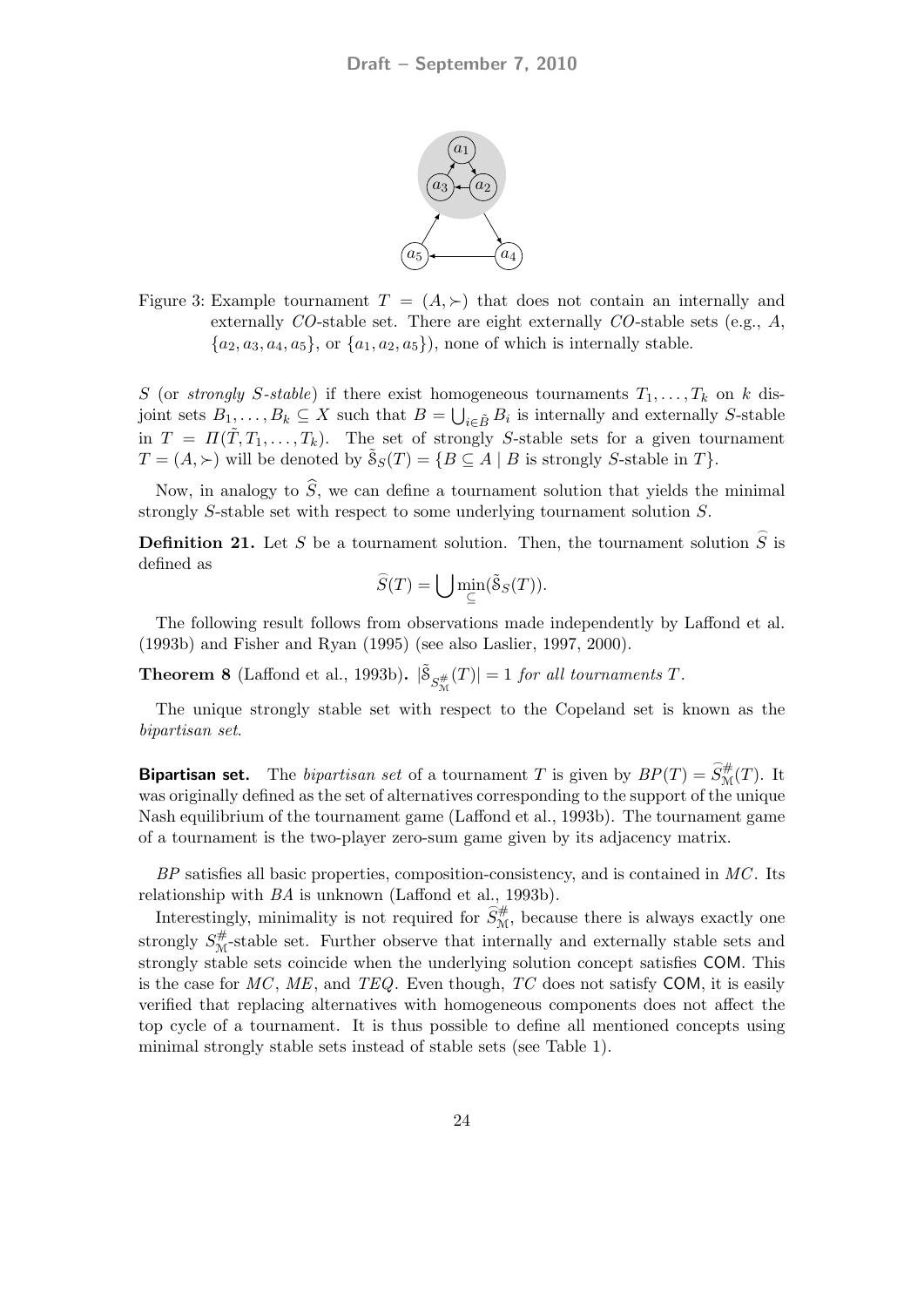| Condorcet non-losers $(CNL)$       | Top cycle $(TC)$                   |
|------------------------------------|------------------------------------|
| Copeland set $(CO)$                | Bipartisan set $(BP)$              |
| Uncovered set $(UC)$               | Minimal covering set $(MC)$        |
| Banks set $(BA)$                   | Minimal extending set $(ME)$       |
| Tournament equilibrium set $(TEQ)$ | Tournament equilibrium set $(TEQ)$ |

Table 1: Tournament solutions and their minimal strongly stable counterparts. The representation of TEQ as a stable set relies on Conjecture 2.

# 7 Conclusion

We proposed a unifying treatment of tournament solutions based on maximal qualified subsets and minimal stable sets. Given the results of Section 4 and Section 5, a central role in the theory of tournament solutions may be ascribed to Conjecture 2, a statement of considerable mathematical depth. Conjecture 2 has a number of appealing consequences on minimal stable sets, some of which have been proved already.

- (i) Every tournament T admits a unique minimal dominant set  $TC(T)$  (as shown by Good, 1971). TC satisfies all basic properties and is the finest solution concept satisfying SSP and CNL-exclusivity.
- (ii) Every tournament T admits a unique minimal covering set  $MC(T)$  (as shown by Dutta, 1988). MC satisfies all basic properties and is the finest solution concept satisfying SSP and UC-exclusivity.
- (iii) Every tournament T admits a unique minimal extending set  $ME(T)$  (open problem). ME satisfies all basic properties and is the finest solution concept satisfying SSP and BA-exclusivity.
- (iv) Every tournament T admits a unique minimal TEQ-retentive set  $TEQ(T)$  (open problem). TEQ satisfies all basic properties and is the finest solution concept satisfying retentiveness and the finest solution concept S such that S satisfies SSP and, for all tournaments  $T = (A, \succ), S(A) = A \setminus \{a\}$  only if  $a \notin S(\overline{D}(b))$  for every  $b \in A$ .
- (v) The following inclusion relationships hold:  $TEQ \subseteq ME \subseteq MC \subseteq TC$  and  $ME \subseteq$ BA. 12

Conjecture 1 is a weaker version of Conjecture 2, which implies all of the above statements except those that involve TEQ.

 $12A$  consequence of these inclusions is that deciding whether an alternative is contained in the minimal extending set of a tournament is NP-hard. This follows from a proof by Brandt et al. (2010), which establishes hardness of all solution concepts that are sandwiched between BA and TEQ.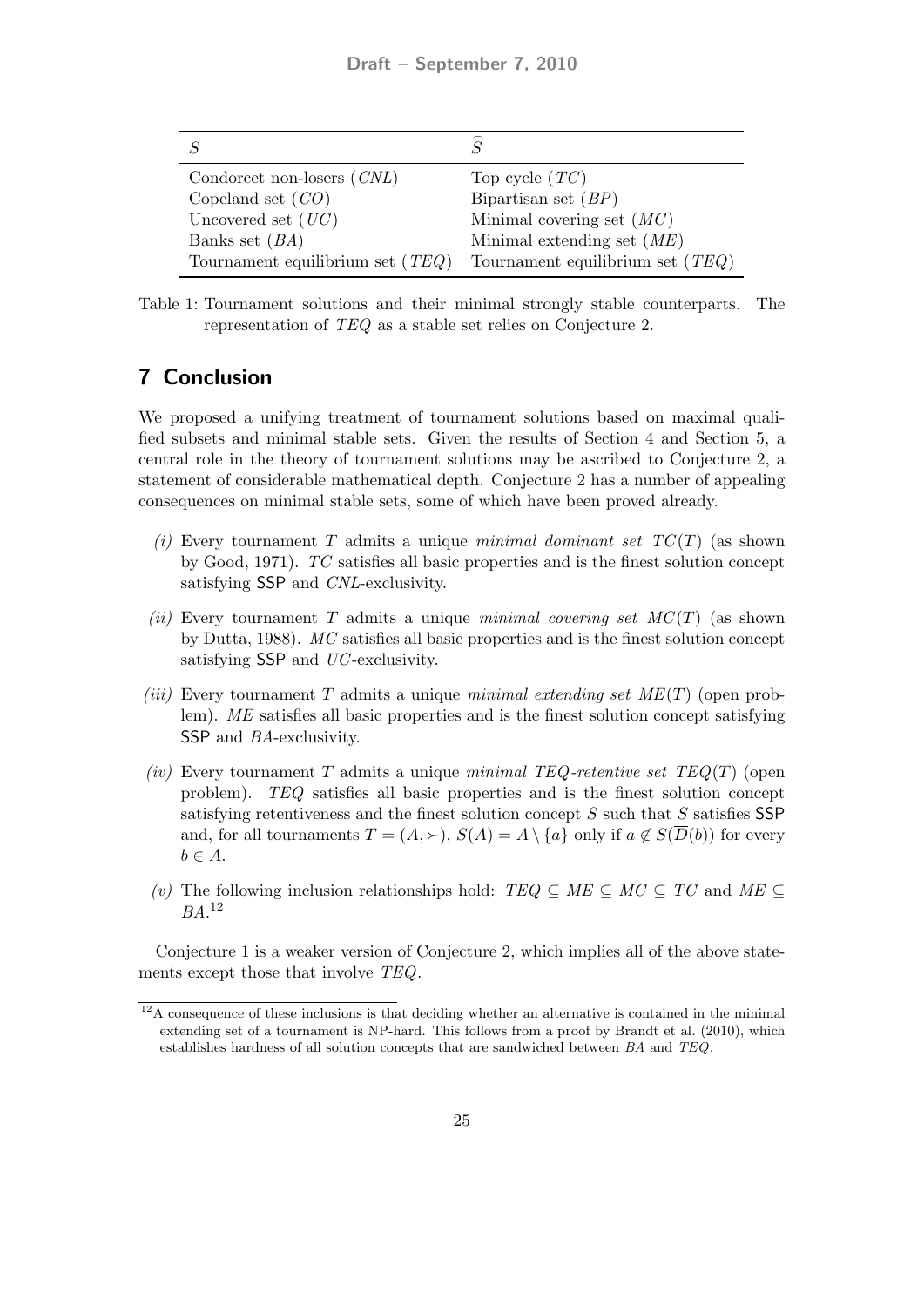| Solution Concept                                      |       | Origin                              | <b>MON</b>      | <b>IUA</b>      | <b>WSP</b>   | <b>SSP</b>      | <b>COM</b> | <b>IRR</b> |
|-------------------------------------------------------|-------|-------------------------------------|-----------------|-----------------|--------------|-----------------|------------|------------|
| $S_{\mathcal{M}_2}$                                   | (CNL) |                                     |                 |                 |              |                 |            |            |
| $S_{\mathfrak{M}}$                                    | (UC)  | Fishburn $(1977)$ ; Miller $(1980)$ |                 |                 |              |                 |            |            |
| $S_{\mathcal{M}^*}$                                   | (BA)  | Banks (1985)                        |                 |                 |              |                 |            |            |
| $\widehat{S}_{\mathcal{M}_2}$                         | (TC)  | Good (1971); Smith (1973)           |                 |                 |              |                 |            |            |
| $\widehat{S}_{\mathcal{M}}$                           | (MC)  | Dutta (1988)                        |                 |                 |              |                 |            |            |
| $\widehat{S}_{\mathcal{M}^*}$                         | (ME)  |                                     | $\sqrt{a}$      | $\mathcal{N}^a$ | $\sqrt{a}$   | $\sqrt{a}$      |            |            |
| $\widehat{TEQ}$                                       | (TEQ) | Schwartz (1990)                     | $\mathcal{N}^b$ | $\checkmark$    | $\checkmark$ | $\mathcal{N}^b$ |            |            |
| $S_{\mathcal{M}}^{\#} \widehat{S}_{\mathcal{M}}^{\#}$ | (CO)  | Copeland $(1951)$                   |                 |                 |              |                 |            |            |
|                                                       | (BP)  | Laffond et al. $(1993b)$            |                 |                 |              |                 |            |            |

Table 2 and Figure 4 summarize the properties and set-theoretic relationships of the considered tournament solutions, respectively.

<sup>a</sup>This statement relies on Conjecture 1.

 $<sup>b</sup>$ This statement relies on Conjecture 2.</sup>

Table 2: Properties of solution concepts (MON: monotonicity, IUA: independence of unchosen alternatives, WSP: weak superset property, SSP: strong superset property, COM: composition-consistency, IRR: irregularity). See Laslier (1997) for all results not shown in this paper.

### Acknowledgments

I am indebted to Paul Harrenstein for countless valuable discussions. Furthermore, I thank Haris Aziz, Markus Brill, and Felix Fischer for providing helpful feedback on drafts of this paper. This material is based on work supported by the Deutsche Forschungsgemeinschaft under grants BR 2312/3-2, BR 2312/3-3, and BR 2312/7-1.

Preliminary results of this paper were presented at the 9th International Meeting of the Society of Social Choice and Welfare (Montreal, June 2008).

## **References**

- K. J. Arrow and H. Raynaud. Social Choice and Multicriterion Decision-Making. MIT Press, 1986.
- J. S. Banks. Sophisticated voting outcomes and agenda control. Social Choice and Welfare, 3:295–306, 1985.
- K. Basu and J. Weibull. Strategy subsets closed under rational behavior. Economics Letters, 36:141–146, 1991.
- G. Bordes. On the possibility of reasonable consistent majoritarian choice: Some positive results. Journal of Economic Theory, 31:122–132, 1983.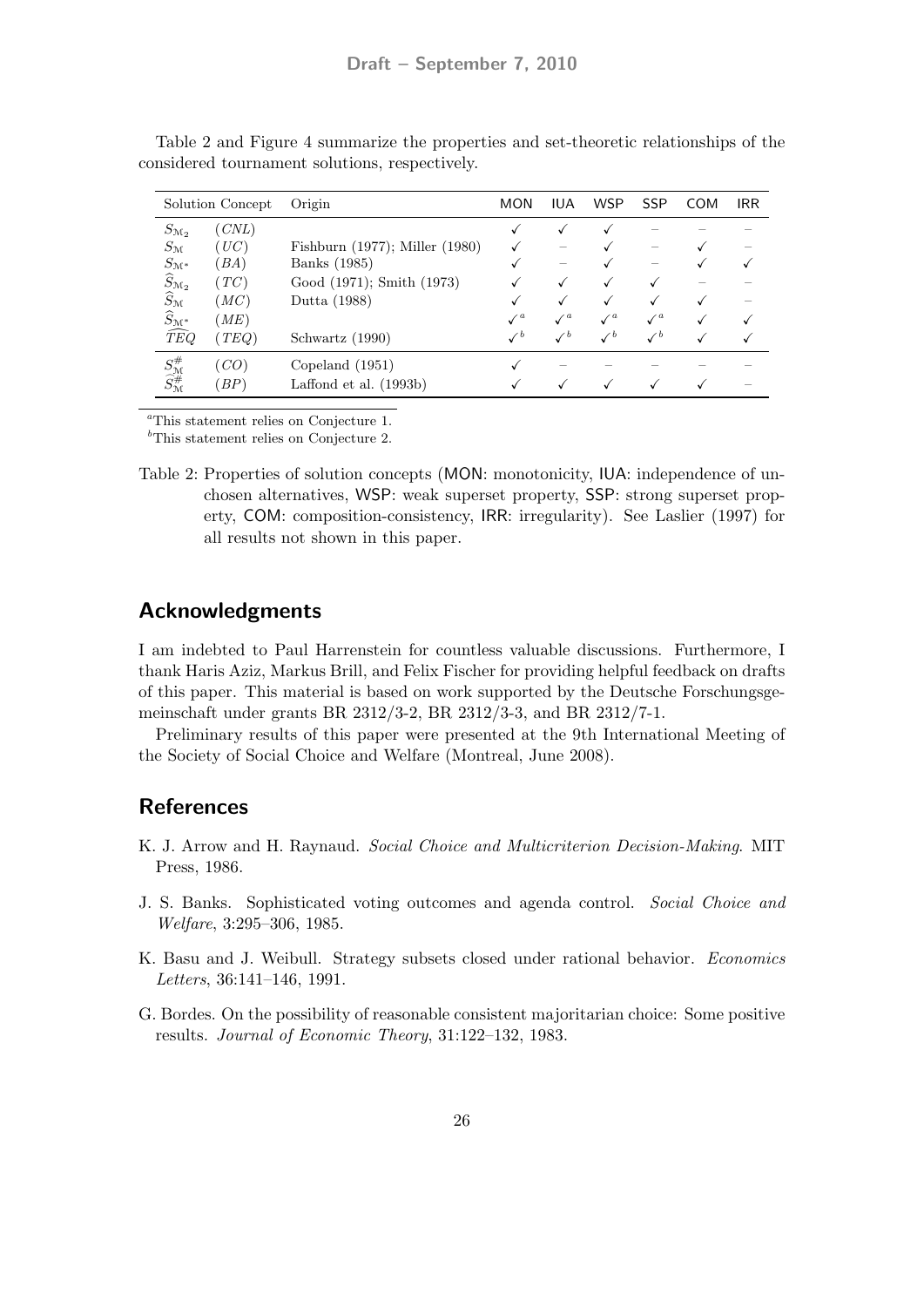

- Figure 4: Set-theoretic relationships between qualitative tournament solutions. BA and MC are not included in each other, but they always intersect. The inclusion of TEQ in ME relies on Conjecture 2 and that of ME in MC on Conjecture 1 (which is implied by Conjecture 2).  $CO$  is contained in  $UC$  but may be disjoint from  $MC$  and BA. The exact location of BP in this diagram is unknown (BP) is contained in  $MC$  and is a superset or subset of  $TEQ$  in all known instances (Laslier, 1997)).
- D. Bouyssou, T. Marchant, M. Pirlot, A. Tsoukiàs, and P. Vincke. Evaluation and Decision Models: Stepping Stones for the Analyst. Springer-Verlag, 2006.
- F. Brandt and P. Harrenstein. Characterization of dominance relations in finite coalitional games. Theory and Decision, 69(2):233–256, 2010.
- F. Brandt, F. Fischer, P. Harrenstein, and M. Mair. A computational analysis of the tournament equilibrium set. Social Choice and Welfare, 34(4):597–609, 2010.
- A. H. Copeland. A 'reasonable' social welfare function. Mimeographed, University of Michigan Seminar on Applications of Mathematics to the Social Sciences, 1951.
- J. Duggan and M. Le Breton. Dutta's minimal covering set and Shapley's saddles. Journal of Economic Theory, 70:257–265, 1996.
- B. Dutta. Covering sets and a new Condorcet choice correspondence. Journal of Economic Theory, 44:63–80, 1988.
- B. Dutta. On the tournament equilibrium set. Social Choice and Welfare, 7(4):381–383, 1990.
- P. C. Fishburn. Condorcet social choice functions. SIAM Journal on Applied Mathematics, 33(3):469–489, 1977.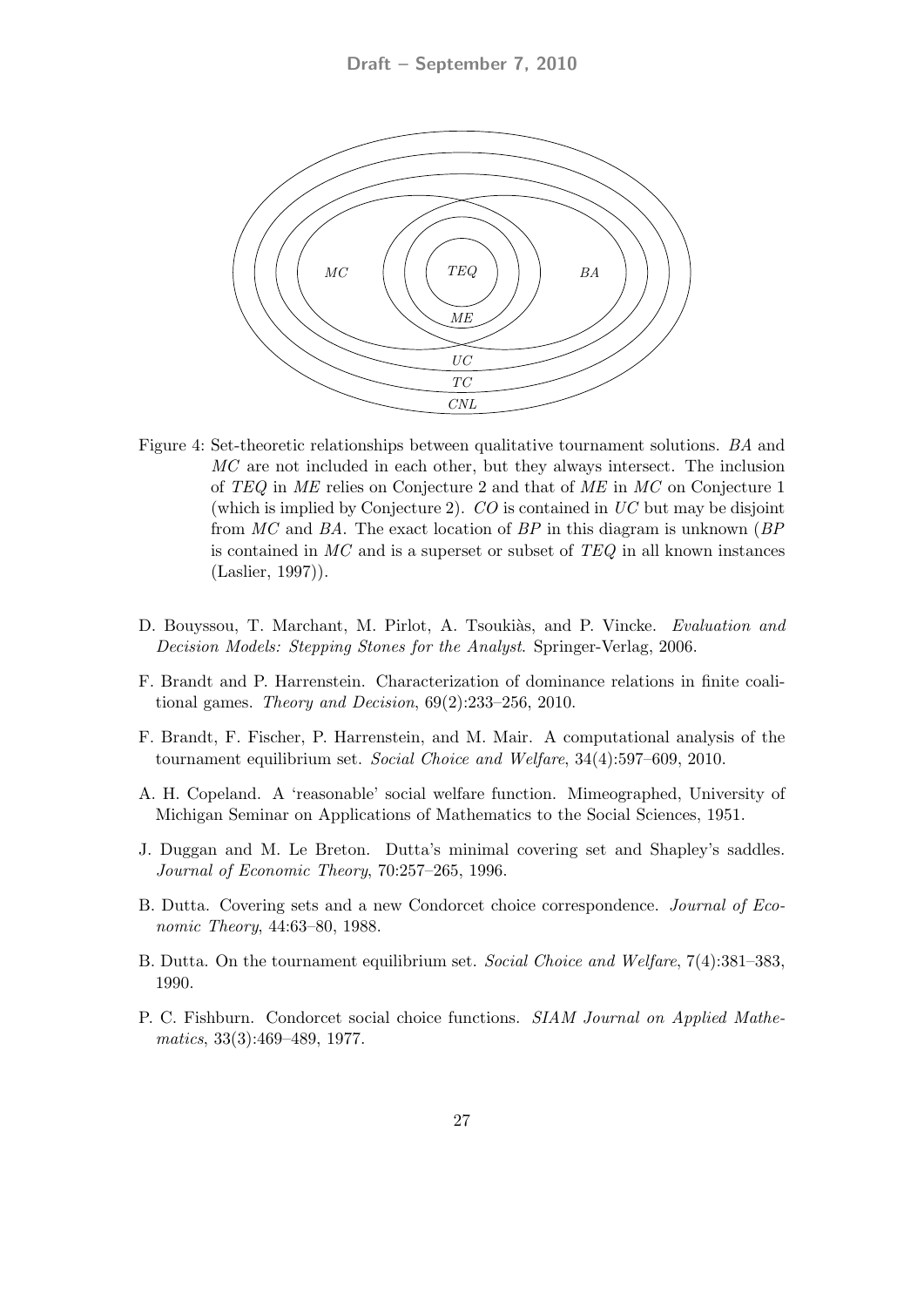- D. C. Fisher and J. Ryan. Tournament games and positive tournaments. Journal of Graph Theory, 19(2):217–236, 1995.
- S. Gaspers and M. Mnich. Feedback vertex sets in tournaments. In Proceedings of the 18th European Symposium on Algorithms (ESA), Lecture Notes in Computer Science (LNCS). Springer-Verlag, 2010. Forthcoming.
- D. B. Gillies. Solutions to general non-zero-sum games. In A. W. Tucker and R. D. Luce, editors, Contributions to the Theory of Games IV, volume 40 of Annals of Mathematics Studies, pages 47–85. Princeton University Press, 1959.
- I. J. Good. A note on Condorcet sets. Public Choice, 10:97–101, 1971.
- G. Hägele and F. Pukelsheim. The electoral writings of Ramon Llull. *Studia Lulliana*, 41(97):3–38, 2001.
- N. Houy. Still more on the tournament equilibrium set. Social Choice and Welfare, 32: 93–99, 2009.
- G. Laffond, J.-F. Laslier, and M. Le Breton. More on the tournament equilibrium set. Mathématiques et sciences humaines,  $31(123):37-44$ , 1993a.
- G. Laffond, J.-F. Laslier, and M. Le Breton. The bipartisan set of a tournament game. Games and Economic Behavior, 5:182–201, 1993b.
- J.-F. Laslier. Tournament Solutions and Majority Voting. Springer-Verlag, 1997.
- J.-F. Laslier. Aggregation of preferences with a variable set of alternatives. Social Choice and Welfare, 17:269–282, 2000.
- N. R. Miller. A new solution set for tournaments and majority voting: Further graphtheoretical approaches to the theory of voting. American Journal of Political Science, 24(1):68–96, 1980.
- H. Moulin. Choosing from a tournament. Social Choice and Welfare, 3:271–291, 1986.
- H. Moulin. Axioms of Cooperative Decision Making. Cambridge University Press, 1988.
- J. F. Nash. Non-cooperative games. Annals of Mathematics, 54(2):286–295, 1951.
- T. Schwartz. The Logic of Collective Choice. Columbia University Press, 1986.
- T. Schwartz. Cyclic tournaments and cooperative majority voting: A solution. Social Choice and Welfare, 7:19–29, 1990.
- L. Shapley. Some topics in two-person games. In M. Dresher, L. S. Shapley, and A. W. Tucker, editors, Advances in Game Theory, volume 52 of Annals of Mathematics Studies, pages 1–29. Princeton University Press, 1964.